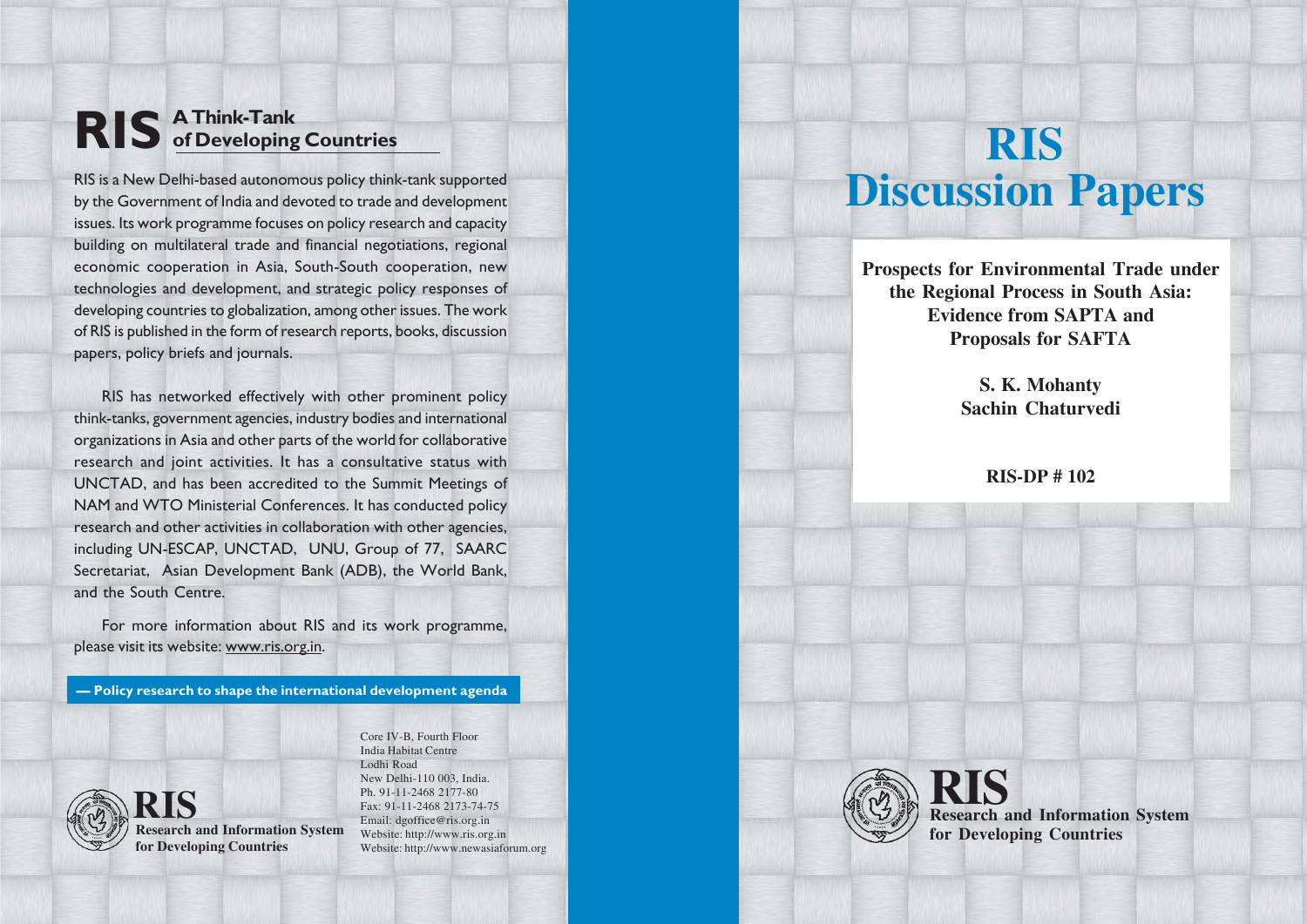**Prospects for Environmental Trade under the Regional Process in South Asia: Evidence from SAPTA and Proposals for SAFTA**

> **S. K. Mohanty Sachin Chaturvedi**

> > **RIS-DP # 102**

**November 2005**



Core IV-B, Fourth Floor, India Habitat Centre Lodhi Road, New Delhi – 110 003 (India) Tel: +91-11-2468 2177/2180; Fax: +91-11-2468 2173/74 Email: dgoffice@ris.org.in

RIS Discussion Papers intend to disseminate preliminary findings of the research carried out within the framework of institute's work programme. The feedback and comments may be directed to the author(s). RIS Discussion Papers are available at www.ris.org.in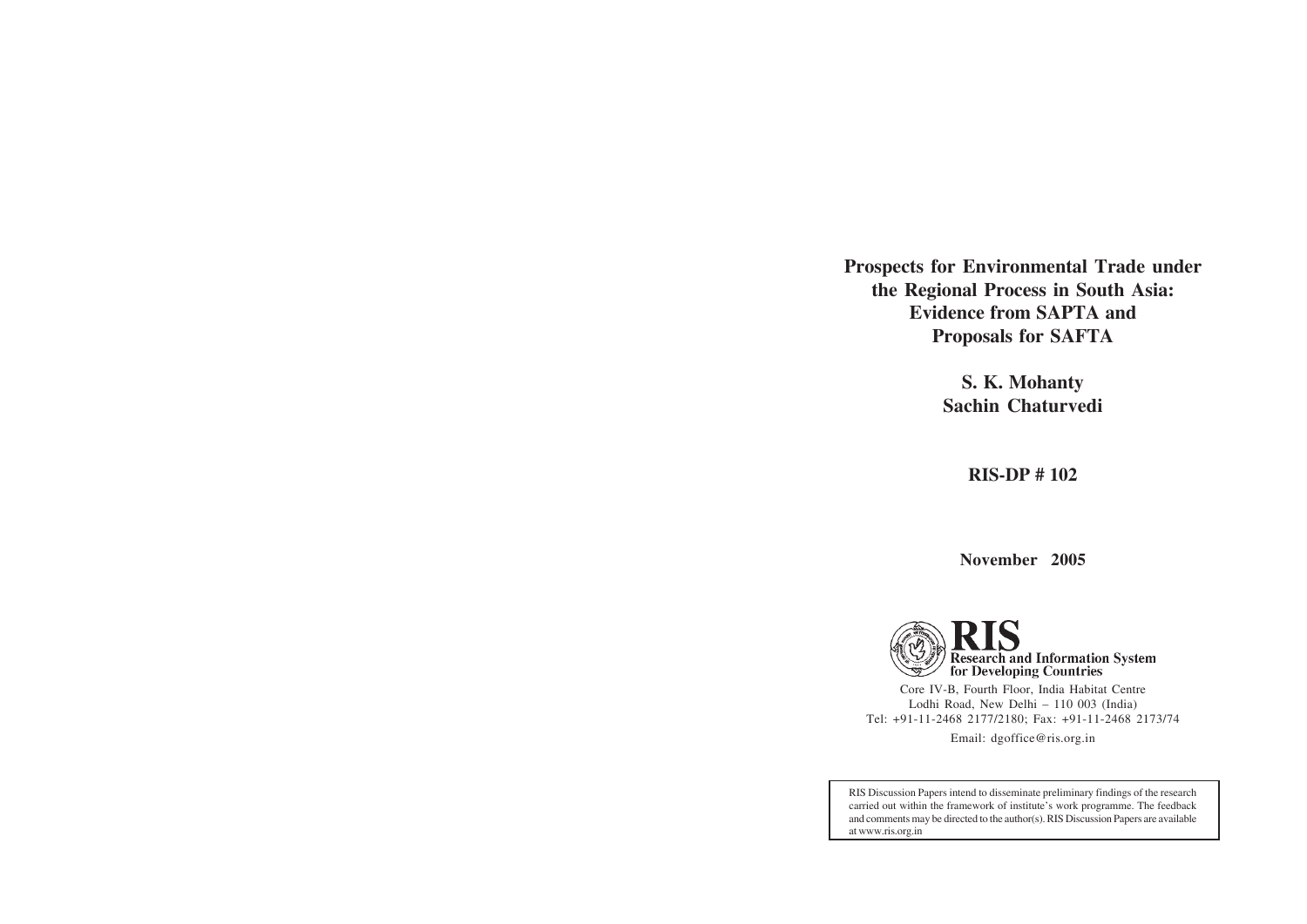**Prospects for Environmental Trade under the Regional Process in South Asia: Evidence from SAPTA and Proposals for SAFTA**

# **S. K. Mohanty\* Sachin Chaturvedi\*\***

*Abstract:* The debate about identification of environmentally sensitive goods (ESGs) is highly complex as discussed in the economic literature. In the context of SAFTA, ESGs assumes significance as the region is significantly dependent on these products for trade. In this paper an attempt has been made to formulate a new approach to identify ESGs, and the same definition is used to analyses the nature of trade flows in the South Asian region. The implications of three Rounds of SAPTA trade liberalization in ESGs trade is examined at a disaggregated level separately. The empirical exercise indicates that South Asia has a large market for these products, and nearly one quarter of the regional trade is falling under the medium and high technology product groups. The study has prepared a road map for setoral trade liberalization, which would promote intra-regional trade in ESG products under SAFTA. An effort has been made to suggest counter balancing measures to minimize negative environmental implications of possible trade expansion once SAFTA is implemented.

Keywords: SAFTA, ESGs, MEAs, Technology, Biosafety

#### **I. Introduction**

There are discussions in various forums relating to trade in environmentally sensitive goods (ESGs), but not many empirical studies are available to identify such products, taking in to the current practices in the global trade. In the past, some attempts have been made to identify environmentally sensitive tradable products in the context of 'dirty industry' and 'pollution heaven hypotheses, but they are too broad and general to make them relevant

Fellow, RIS. Email: skmohanty@ris.org.in

<sup>\*\*</sup> Fellow, RIS. Email: sachin@ris.org.in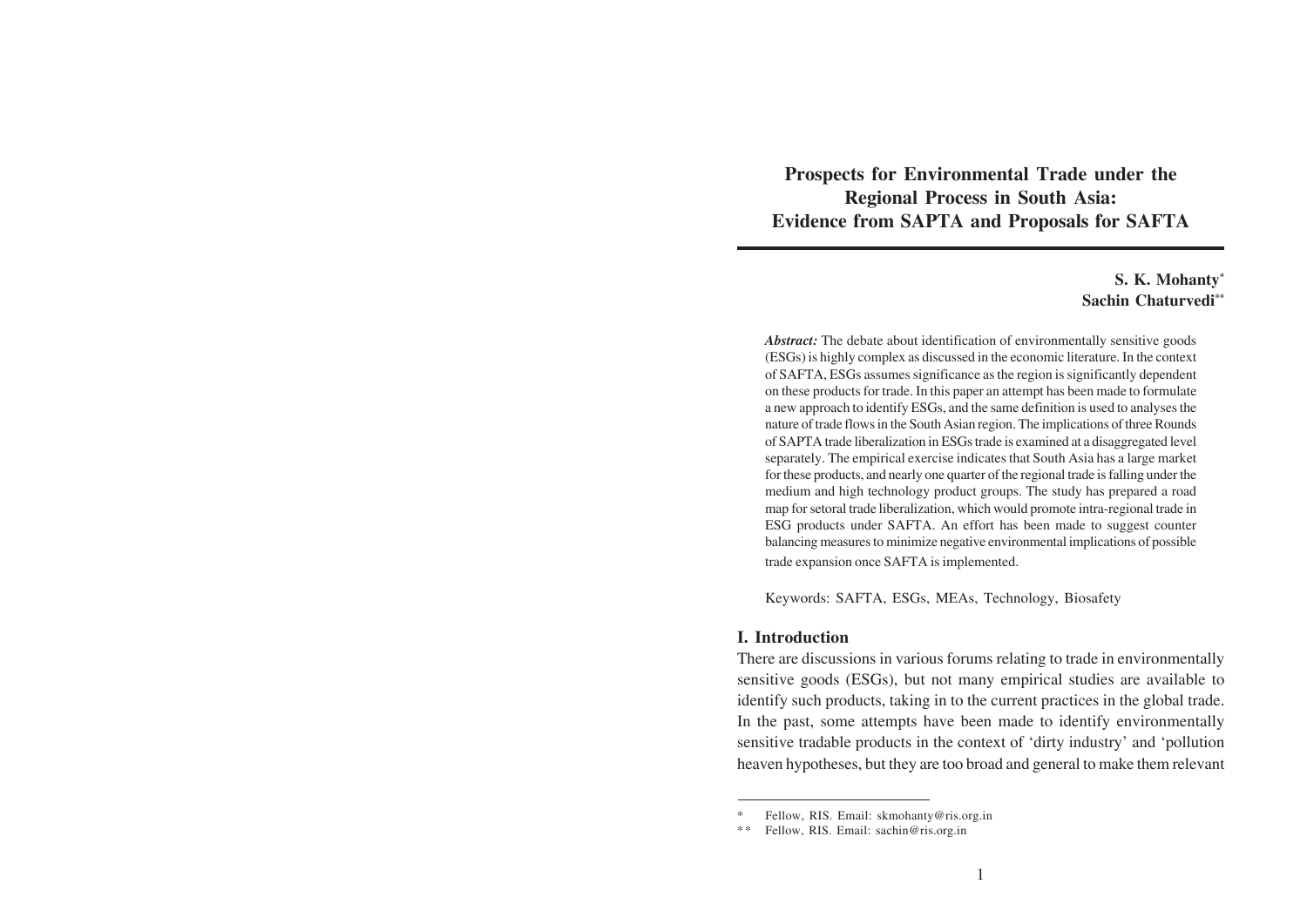in the context of various trade negotiations. There is a need for re-examining the issue and identify the ESGs in a more pragmatic and realistic manner. There are prevailing apprehension about the environmental sensitivity of regional trading arrangements (RTAs). Moreover, they are being seen as a quick instrument to circumvent the commitment at the multilateral environmental agreements<sup>1</sup>.

The regional cooperation in South Asia has just completed twenty five years of its existence. During this period, the region has not only successfully implemented different Rounds of SAPTA but also signed the SAFTA Agreement which is all set to commence from January  $1<sup>st</sup>$  2006. Unlike many Regional Arrangements in different parts of the world, the regional arrangement in South Asia could make little headway in expanding trade within the region. The region has been maintaining high growth rate in its external sector performance during the last decade, but the intra-regional trade has not picked up to the expected level. During the period 1995-2003, the region's overall exports grew at the rate of 8.52 per cent per annum whereas imports expanded at the rate of 9.62 per cent annually during the same period. The share of region's intra-regional trade to its overall trade has remained over five per cent during the same period. As the South Asian region is a net trade deficit region, the economic prosperity of the region is critically dependent on the performance of the external sector.

The Fourth Round of SAPTA is to be implemented soon. However, there is no attempt so far to assess the impact of trade liberalisation on ESGs in the region. Such analysis may have relevance for evolving adequate policy measures for addressing the impact of trade liberalisation under SAFTA for ESGs. There is a common perception that ESGs are technologically poor, and they are very often produced for consumption in developed countries. On the other had high technology-intensive ESGs involve capital-intensive technologies, and such products are generally produced and absorbed in developed countries. But this is not true in the real world. The Southern countires produce and absorb technology intensive ESGs. The absorption capacity of South Asian market for different technology intensive ESGs has gone up several times which needs further examination. A special focus is being placed on the policy challenges emanating from the introduction of biotechnology goods in the region. The

policies for trade in agricultural commodities would have to be additionally sensitive about this.

The present study has made an attempt to address these policy issues along with empirical evidences. It may be noted that trade data for some of the South Asian countries are not reported by the multilateral institution. In the current paper, we have made an attempt to generate bilateral trade database for those countries in the region for which data is not available. Section II puts together various environmental provisions as adopted in different RTAs while Section III discusses different approaches towards ESGs. Section IV explains the approach adopted in this paper. Section V presents the data analysis and the results are discussed in Section VI. The Section VII analyses the technology intensity of ESGs. Policy recommendations and conclusions are drawn in the last section.

#### **II. RTAs and Environmental Issues**

There are growing apprehensions that the environmental concerns being raised at various multilateral fora are likely to be marginalized by adopting the free trade agreements at bilateral levels. As in many of the FTAs, environmental provision are not being included. This happening with developing countries is a matter of grave concern. This is particularly troublesome when empirical evidences have established the fact that expanded economic activity in countries where governments have weak or non-existent environmental protection policies may be harmful to the environment and to the long-term development goals. Some of the FTAs are all set to legitimize what developed countries are not able to establish at the multilateral fora.

The NAFTA has a special agreement to take into account environmental issues. This is called the 'North American Agreement on Environmental Cooperation' (NAAEC). Under the NAAEC, each country has to maintain and enforce its own environmental laws to work towards sustainable development. It also very categorically states that environmental concerns would prevail over trade rules in case of a conflict. The NAAEC imposes a general obligation in terms of reporting emergency environmental measures and promotion of environmental education, science and technology. At the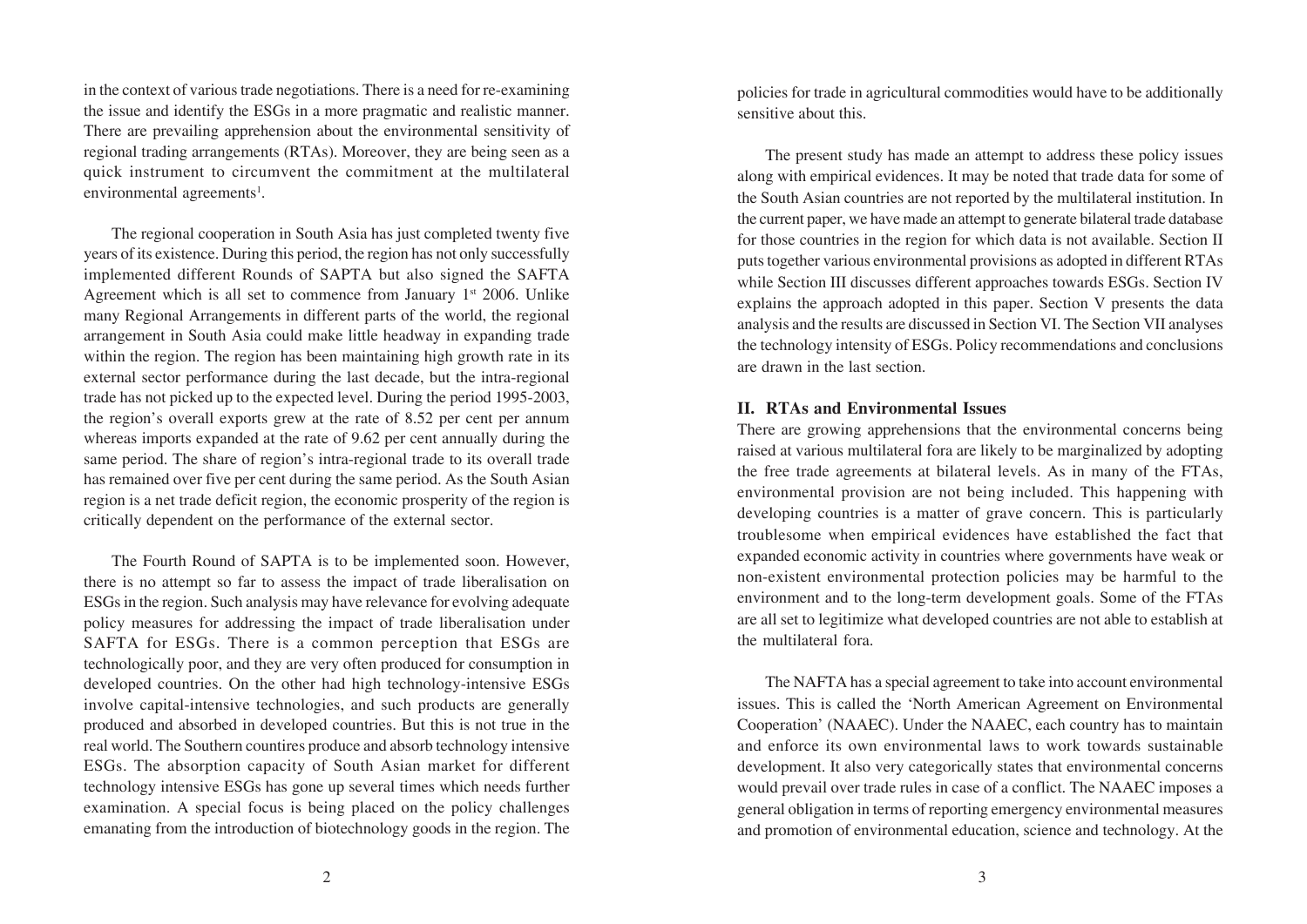level of trade agreements, the USA-Jordan bilateral agreement of 2000 is the first agreement to have taken note of enforcing provisions of environmental protection<sup>2</sup>. Most of the trade agreements involving Mexico, Canada and USA are largely in the spirit of the NAFTA provisions. The Canada-Costa Rica agreement is modeled on NAFTA and allows both the countries to develop their own environmental laws for sustainable development.

The Chile-Mexico Trade Agreement takes a different and interesting position in regard to environmental issues. In case of incompatibility between the trade agreement and specific obligations under trade matters included in the Convention on International Trade in Endangered Species (CITES) of Flora and Fauna; the Montreal Protocol on substances responsible for depletion of the ozone layer and the Basel Convention on the Control of Transboundary Movements of Hazardous Wastes and their Disposal, are some of them. However the party should chose a course of action which shows the least incompatibility with the regulations included in the trade agreement. The bilateral trade agreements involving the USA have been analyzed from the environmental perspective. The US-Chile Trade Agreement proposes to strengthen cooperation projects including capacity building for wildlife protection and resource management. The agreement has a provision for elimination of methyl bromide use and the development of Pollutant Release and Transfer Register (PRTR) in Chile. Similarly, the US-Chile Trade Agreement refers to cooperative projects for capacity building in order to eliminate usage of methyl bromide.<sup>3</sup> According to the Montreal Protocol, one of the core MEAs, this has to be phased out by January 1, 2005. Incidentally, the US in a recent Meeting of Parties of the Protocol demanded a two year extension of the deadline. According to some studies illegal trade of chlorofluorocarbons (CFCs) has reached at the level of 15 per cent of its total production.4

There are some studies which bring out adverse implications of the U.S.-Mexico trade agreemnt.<sup>5</sup> It was being expected that the increased demographic and economic growth along both sides of the U.S.-Mexico border as well as increased economic integration between the U.S. and Mexico have led to severe natural resource and environmental problems

which often spill across the political boundary<sup>6</sup>. The realization of the U.S.-Mexico Trade Agreement would not only increase these problems, but also given the expected additional investment that could flow into Mexico. This may be having potentials to create environmental problems in non-border areas as well.

In Asia, the content of environmental provisions in the FTA texts is generally not very clear. The proposed study on possible FTA among the far eastern economies including Japan, China and South Korea and ASEAN has some brief mention of environment related issues.<sup>7</sup> It talks about joint monitoring of dust and sand storms and monitoring of water–marine pollution. Similarly, the Indo-Thailand FTA has just briefly referred to the need for exploring possible cooperation in the environment sector.<sup>8</sup> This *per se* does not refer to the precautionary management of environment related issues. In the Singapore-Japan FTA, there is no reference to environmental agreements.

The most commented bilateral FTA in Asia from the environmental point of view is probably the US-Singapore FTA. Singapore has long been a major entrepot for importing and exporting wildlife to and from Asia, including illegal items as tiger bones and tiger bone medicines.<sup>9</sup> In the present form of this FTA there is no mention of environment but after the severe criticism a group has been nominated to incorporate relevant policy instruments to safeguard environment.<sup>10</sup>

As a major entrepot for both legal and illegal wildlife trade, Singapore's enforcement of CITES and its prosecution of traffickers are essential to stemming illegal wildlife trade in the region. For example, there have been numerous examples of Singapore being used to launder wild-caught birds, particularly parrots, as birds that are captive bred in Singapore. Singapore's penalties, however, are too low to act as a sufficient deterrent to such a lucrative industry. The penalties for wildlife trafficking include a fine not to exceed US \$ 3000 or US \$ 6250 for repeat offenses and/or one year imprisonment. Given that one whole ivory tusk can sell for over US \$ 9000 and just one kilogram of tiger bone can sell for almost US \$ 800<sup>11</sup>, Singapore will not be in a position to deter illegal trade until existing penalties are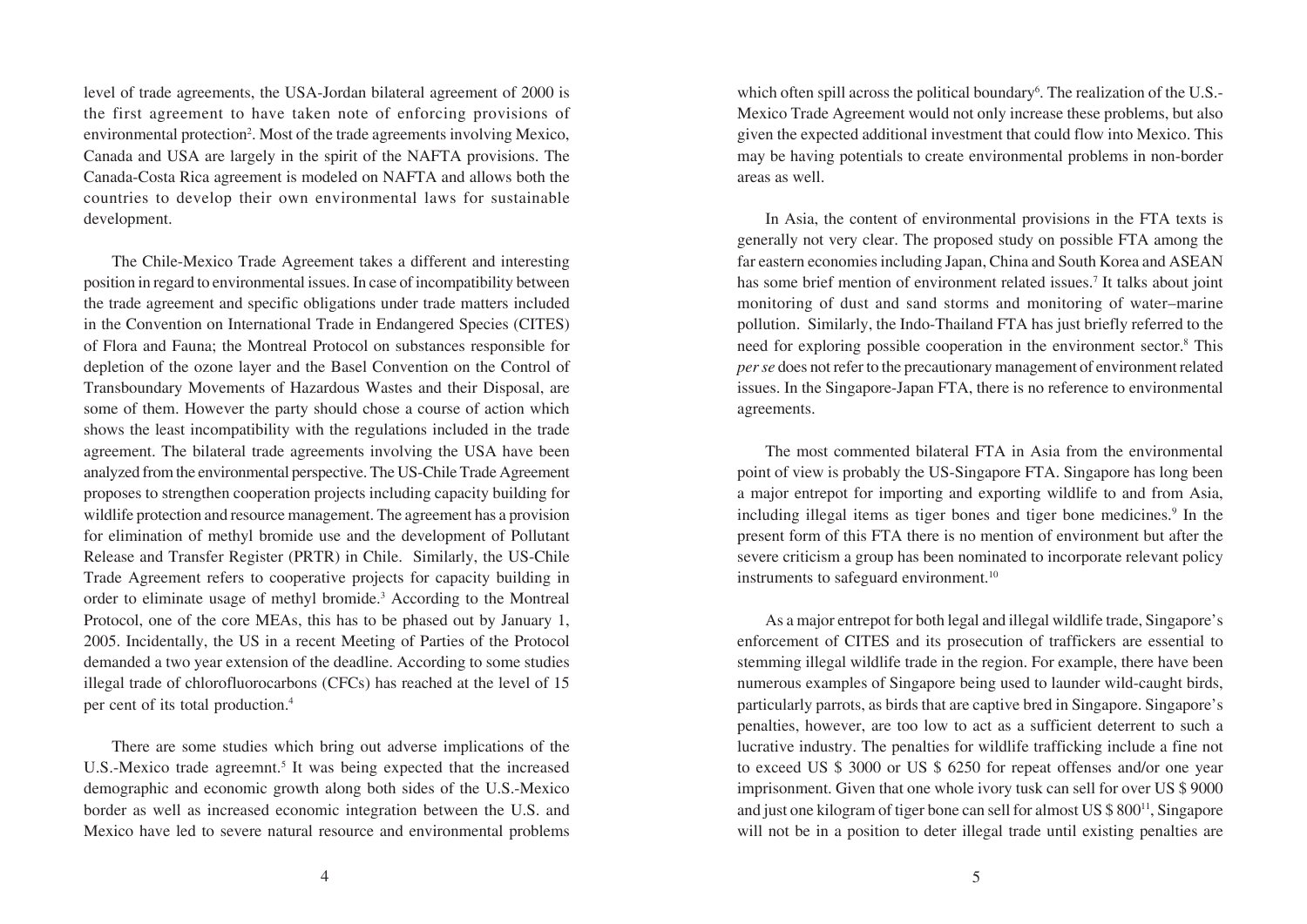increased substantially. In addition, Singapore needs to better monitor operations within the country to ensure that their claimed activities, such as captive breeding, are verified. In any case we need a clearer understanding of various other environmentally sensitive goods which may become eventually important. However, as discussed before, the FTAs have taken care of or in some cases have made an effort to circumvent the environmental concerns based on MEAs but somehow have failed to address environmental standards being implemented which may at best be classified as SPS/TBT concerns. Therefore, the very category of ESGs need to be redefined to capture the growing chasm between the real environmental concerns and usage of NTBs on pretext of environment protection.

# **III. Concept of Environmental Sensitive Goods**

The debate about the definition of the ESGs has intensified over the years<sup>12</sup>. As a result there is no agreed definition so far. In fact basing on the objective of the study, various approaches are being applied. These may be classified into three broad categories comprising (a) those studies using abatement cost as a criteria, (b) studies using emission intensity criteria for identifying ESGs, and (c) approach based on the contribution in degradation of natural areas, ecosystem and biodiversity.

The conventional approach uses pollution intensity as the basis for defining ESGs. In this, industrial activities are classified as most pollution intensive on the basis of the abatement and control costs. They are concentrated in relatively few sectors, such as cement, chemicals, pulp and paper, certain wood industries, petroleum refinery, and ferrous and nonferrous metal industries. Tobey (1990) used this approach and defined a polluting intensive industry as those, in which case pollution abatement costs (in the United States) was 1.85 per cent or more of total costs. Industries meeting this standard were pulp and paper, mining, iron and steel, primary nonferrous metals and chemicals. Low and Yeats (1992) also selected a list of industries on the basis of pollution abatement costs in the U.S. They identified environmentally sensitive goods as ones that have incurred pollution abatement and control expenditures of approximately one per cent or more of the values of their total sales. The study identified environmentally sensitive goods using the SITC classification, and the

identified products were: iron and steel (67), nonferrous metals (68), metal manufactures (69), pulp and waste paper (251), organic chemicals (512), inorganic chemicals (513, 514), radioactive material (515), coal and petroleum chemicals (521), manufactured fertilizers (561), paper and paperboard (641), paper articles (642), veneer plywood (631), wood manufactures (632), petroleum products (332), agricultural chemicals (599), and cement (661).

The World Bank in collaboration with United States Environment Protection Agency (USEPA) and United States Census Bureau, identified some sectors as pollution-intensive sectors in the United States, using the actual emission intensity method<sup>13</sup>. Iron and steel, non-ferrous metals, industrial chemicals, petroleum refineries, non metallic mineral product, pulp and paper, other chemicals, rubber products, leather products and metal products were identified as dirty industries. Another World Bank study (Lucas, Wheeler, and Hettiage, 1992) identified metals, cement, pulp and paper, and chemicals as dirty industries, on the basis of aggregate toxic releases per unit of output. Letchumanan (1998) used United States toxic release data and arrived at a similar list of environmental sensitive goods.

The Government of India has classified 64 types of polluting industries/ industrial activities as "Red Category" industries (Central Pollution Control Board, India) on the basis of their emissions, discharges of high pollution potential or generation hazardous wastes. These are mainly concentrated in iron and steel, petrochemicals, metal products, pulp and paper, chemicals, fertilizer, leather, rubber goods, cement and fermentation industries. The environmental standard committee (ESC) of Pakistan has classified industries into three main categories. Category A refers to the most hazardous industry which includes textile processing industry, tanning and leather industry, petroleum refining, fertilizers, chemicals. Category B refers to moderately hazardous industries, such as dairy industry, fruit and vegetable processing, sugar, detergent, etc. In the category C are the least hazardous industries, such as pharmaceuticals, marble, cement industry.

The third approach is based on the effect of industrial products on degradation of natural areas or loss of biodiversity, but has hardly tested in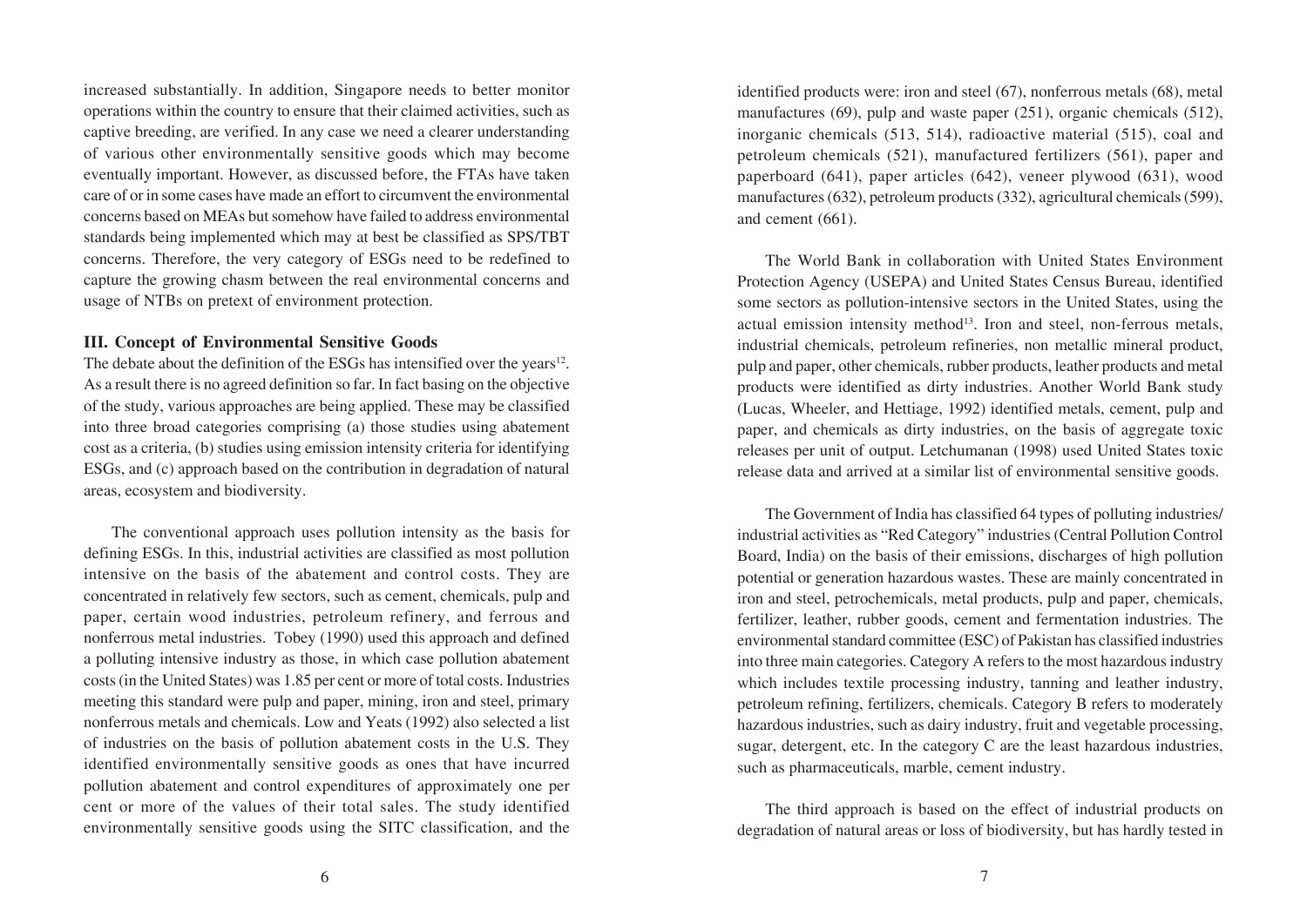the existing literature<sup>14</sup>. Using this approach, timber and wood products, fish and other seafood, and endangered species can be identified as environmentally sensitive products. These products have a long-term impact on the environment. A study by Jha, Markandya and Vossenaar (1999) have included marine product, wood and wood products and timber products in the list of environmentally sensitive products. Similarly, a study by Scholz (1996) on Chile's trade includes wood and wood pulp and furniture.

Other products that may influence the balance of plant species or the biodiversity of wildlife are genetically modified foods. There are a number of issues that arise in the context of WTO rules with respect to such products. The first is whether naturally occurring fruits and genetically engineered fruits should be regarded as 'like products' in the context of WTO rules. One argument advanced is that, as genetically engineered fruits may not be reproduce at the end of their life span, the final product characteristics are affected by the process and production method (PPM), therefore they cannot be regarded as 'like products'. At the same time as the end use of GMOs may be same as naturally grown products, they could be regarded as 'like products'. Another related issue that is particularly relevant in the context of the Biosafety Protocol relates to the labelling of products using GMOs. While some countries believe that such labelling would be entirely consistent with WTO rules on the grounds of public health concerns, other countries argue that their exports may be affected by such labelling<sup>15</sup>.

On several counts, there is a need for choosing an alternative approach to identify ESGs other than the 'dirty industry' approach. There is a wide gap between theory and practice in regard to definitional issues of ESGs. Identification of such products on the basis of their origin of industry, using the criterion of pollution abetment cost, may not be appropriate for various reasons. Most of the tradable items produced by an industry (where industry is identified under International Standard Industrial Classification, ISIC Rev. 3) may not have similar level of technology and pollution abetment cost. Which means an industry may produce varieties of technology-intensive products. Moreover identification of 'dirty' industries based on 2-digit level of ISIC Revision 3, may be too broad to identify disaggregated products in the trade sector. In a recent study, Mohanty (2005a) has examined this

aspect and found that several tradable products do not fall under the category of ESGs, despite their originating industry is recognized as a polluting industry. Secondly, the current practices in global trade indicate that several products are subjected to various forms of Non-Tariff Measures (NTMs) under similar grounds as enumerated in the 'pollution heaven hypothesis', but targeting these products under NTMs is based on other specific scientific considerations, but not on the basis of 'pollution emanating industries'. Taking into consideration the dynamic nature of the use of tradable products and identifying them as ESGs on the basis of broad industry level (i.e. at the 2-digit ISIC revision 3) may be inappropriate as per the scientific assessment. This approach may lead to over estimation of ESGs as many of them may not qualify as environmentally sensitive by different countries<sup>16</sup>. Thirdly, the definition and identification of ESGs require adherence to a specific international classification which may be useful for regional and multilateral negotiations.

In this paper a new approach is being evolved to identify ESGs, which are commonly traded in the global market. While identifying ESGs, we propose to consider following aspects  $-$  (a) product classification adhering to the harmonised system (HS) to make the classification useful for the WTO and other trade negotiations, (b) identified ESGs products should be subject to environmentally sensitive NTMs by at least one of the major trade players just to ensure that these products are subject to different forms of trade restrictions on environmental grounds. This list of ESGs has more practical relevance, because they are chosen from the current practices in the global market. In the literature, there are few other lists available which are prepared by APEC and the WTO. Apart from the lists there are certain goods which are emerging as major trade barriers but are not classified as yet for example biotechnology based products.

#### **IV. Environmental Concerns and GM Products in South Asia**

As is being noticed in other regions of the world, it is sure that South Asian region would also face a major challenge in terms of governance of biotechnology. The environmental management of regulatory aspects of biotechnology needs an urgent attention in the region. The biosafety regulations in some countries in the region are not in place while others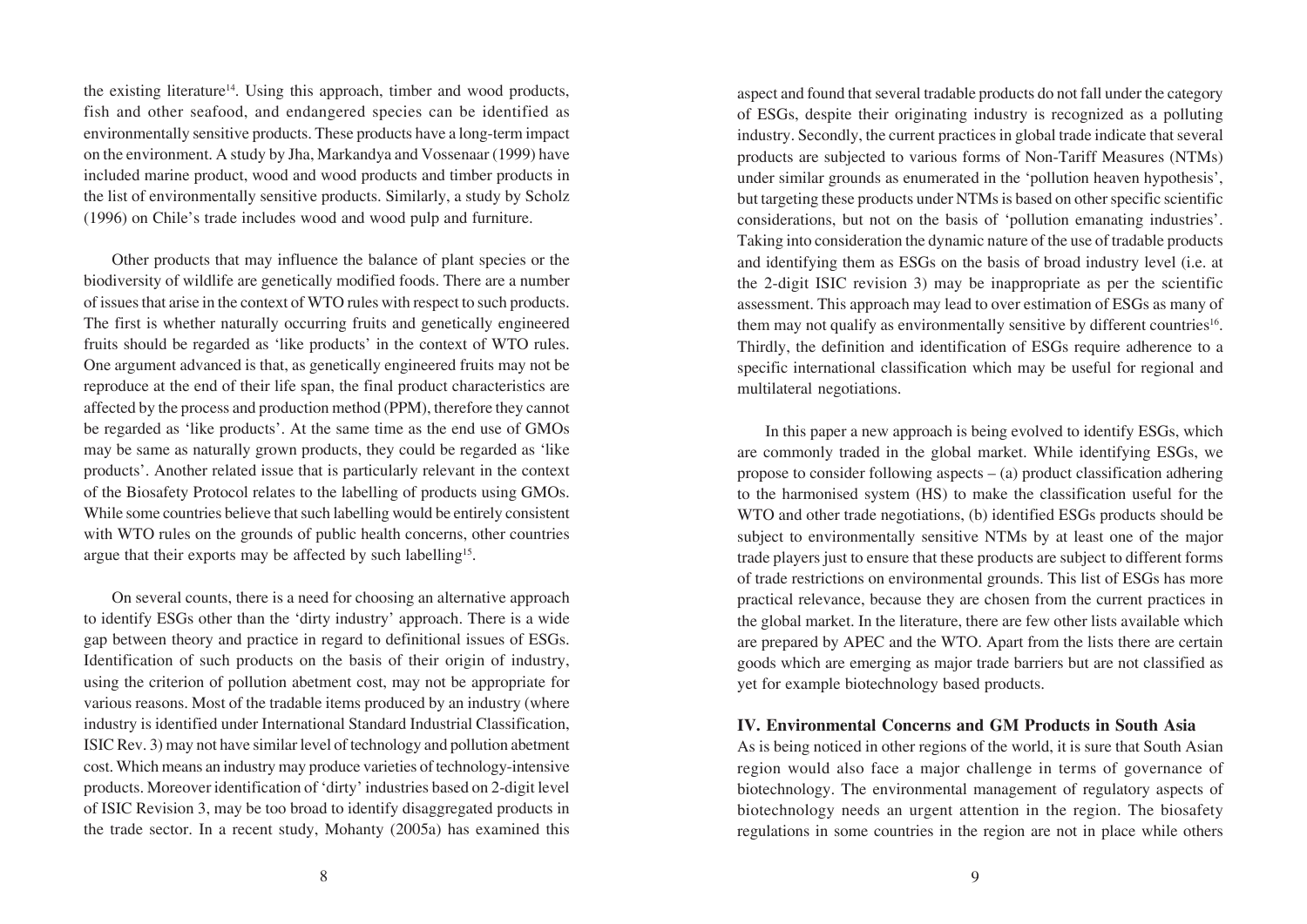have to work further on the gaps between Cartagena Biosafety Protocol and their national legislations for effective management of biosafety.

The SAARC has provided a forum to exchange experiences, knowledge and expertise for combined technological advancement of the region. It has also helped in working towards harmonization of biosafety and other regulatory issues. This forum should be used in a more effective manner. There are certain major challenges which the region would have to be addressed on priority. The trade in GMOs is a major area which needs urgent attention. Though this is being addressed in various committees of WTO but it would be in the interest of the region to work out a common position as it concerns conservation of biodiversity in the sub-continent. The South Asian region also needs to consider issues like whether Convention of Biological Diversity (CBD) should prevail over WTO as has been proposed by several other developing countries. The trends in IPR regime within biotechnology also needs to be analyzed from the perspective of access to technology in the region.

In the recent years almost all the South Asian countries have promoted development and diffusion of biotechnology in a major way. The interlinkages between different sectors have been strengthened and institutional structures have been developed for commercialization of various biotechnology products. However, there is some apprehension about adverse implications of biotechnology. The status of regulatory system in the South Asian countries is summarized in Table 1. In Pakistan, in order to overcome the biosafety concerns, NIBGE proposed a voluntary code of conduct for release of GMOs way back in 1994. This has now been updated by the Ministry of Environment, as bio-safety guidelines, in consultation with all the stakeholders, which hopefully will soon be approved. This will provide an impetus to the indigenous biotechnology R&D activities. A National Biosafety Committee has also been formed. Draft proposal on Biosafety Regulation was prepared and is at the approval stage by the Federal Government.

The biosafety debate in South Asia came under a sharp focus when Sri Lanka banned completely the imports of GM food in May 2001. The Sri

| 10                                                                                                                                                                                                                                                                                                                                                                                                                                                                                                                                                                                               |                                                                                                                                                      |                                                                                                                                                                                                                                                                                                 | 11                                                                                                                                                                                                                                                                                    |                                                                                                                                                                                                                                |                                                                                                                                                                                     |                                                                                                        |
|--------------------------------------------------------------------------------------------------------------------------------------------------------------------------------------------------------------------------------------------------------------------------------------------------------------------------------------------------------------------------------------------------------------------------------------------------------------------------------------------------------------------------------------------------------------------------------------------------|------------------------------------------------------------------------------------------------------------------------------------------------------|-------------------------------------------------------------------------------------------------------------------------------------------------------------------------------------------------------------------------------------------------------------------------------------------------|---------------------------------------------------------------------------------------------------------------------------------------------------------------------------------------------------------------------------------------------------------------------------------------|--------------------------------------------------------------------------------------------------------------------------------------------------------------------------------------------------------------------------------|-------------------------------------------------------------------------------------------------------------------------------------------------------------------------------------|--------------------------------------------------------------------------------------------------------|
| sia came under a sharp focus when Sri<br>rts of GM food in May 2001. The Sri                                                                                                                                                                                                                                                                                                                                                                                                                                                                                                                     | Country                                                                                                                                              | India                                                                                                                                                                                                                                                                                           | Pakistan                                                                                                                                                                                                                                                                              | Sri Lanka                                                                                                                                                                                                                      | Nepal                                                                                                                                                                               | Bhutan                                                                                                 |
| <b>South Asian countries have promoted</b><br>echnology in a major way. The inter-<br>ave been strengthened and institutional<br>for commercialization of various<br>ere is some apprehension about adverse<br>status of regulatory system in the South<br>ble 1. In Pakistan, in order to overcome<br>posed a voluntary code of conduct for<br>4. This has now been updated by the<br>ety guidelines, in consultation with all<br>ill soon be approved. This will provide<br>chnology R&D activities. A National<br>formed. Draft proposal on Biosafety<br>it the approval stage by the Federal | Table 1: Leading Biotechnology Institutions and Status of Biosafety in South Asian Countries Status of<br>Regulatory System<br>Agency<br>Responsible | Ministry of Environment and Forests (Genetic Engineering Approval<br>Ministry of Science and Technology (Department of Biotechnology)<br>Center for DNA Fingerprinting & Diagnostics<br>Centre for Cellular and Molecular Biology<br>Committee)<br>$\ddot{\phantom{a}}$<br>$\ddot{\phantom{a}}$ | National Institute for Biotechnology and Genetic Engineering (NIBGE)<br>Establishment of Centre of Excellence on Molecular Biology (CEMB)<br>Centre of Chemistry and Biotechnology, Agricultural Biotechnology<br>Institute of Biochemistry and Biotechnology<br>$\ddot{\phantom{0}}$ | Technologies Commission<br>National Science and Technology Commission (NASTEC)<br>National Science and Technology Commission<br>National Assisted Reproductive<br>Plant Genetic Resource Centre<br>National Genetic Commission | Royal Nepal Academy of Science and Technology (RONAST)<br>National Agriculture Research Council (NARC)<br>Biotechnology Coordination Committee<br>Biotechnology Development Council | Renewable Natural Resources Centres<br>National Environment Commission<br>National Biodiversity Center |
| t of the region to work out a common<br>in of biodiversity in the sub-continent.<br>consider issues like whether Convention<br>prevail over WTO as has been proposed<br>ties. The trends in IPR regime within<br>yzed from the perspective of access to                                                                                                                                                                                                                                                                                                                                          |                                                                                                                                                      |                                                                                                                                                                                                                                                                                                 |                                                                                                                                                                                                                                                                                       |                                                                                                                                                                                                                                |                                                                                                                                                                                     |                                                                                                        |
| s which the region would have to be<br>GMOs is a major area which needs<br>ng addressed in various committees of                                                                                                                                                                                                                                                                                                                                                                                                                                                                                 | Protocol<br>Signed                                                                                                                                   | ↘                                                                                                                                                                                                                                                                                               | $\check{ }$                                                                                                                                                                                                                                                                           | $\check{ }$                                                                                                                                                                                                                    | ↘                                                                                                                                                                                   | ↘                                                                                                      |
| m to exchange experiences, knowledge<br>gical advancement of the region. It has<br>armonization of biosafety and other<br>d be used in a more effective manner.                                                                                                                                                                                                                                                                                                                                                                                                                                  | Protocol<br>Ratified                                                                                                                                 |                                                                                                                                                                                                                                                                                                 | $\boldsymbol{\times}$                                                                                                                                                                                                                                                                 | $\boldsymbol{\times}$                                                                                                                                                                                                          | $\bowtie$                                                                                                                                                                           | ↘                                                                                                      |
| ween Cartagena Biosafety Protocol and<br>ve management of biosafety.                                                                                                                                                                                                                                                                                                                                                                                                                                                                                                                             | Testing<br>Field                                                                                                                                     |                                                                                                                                                                                                                                                                                                 | $\check{~}$                                                                                                                                                                                                                                                                           | $\check{ }$                                                                                                                                                                                                                    | $\pmb{\times}$                                                                                                                                                                      | $\times$                                                                                               |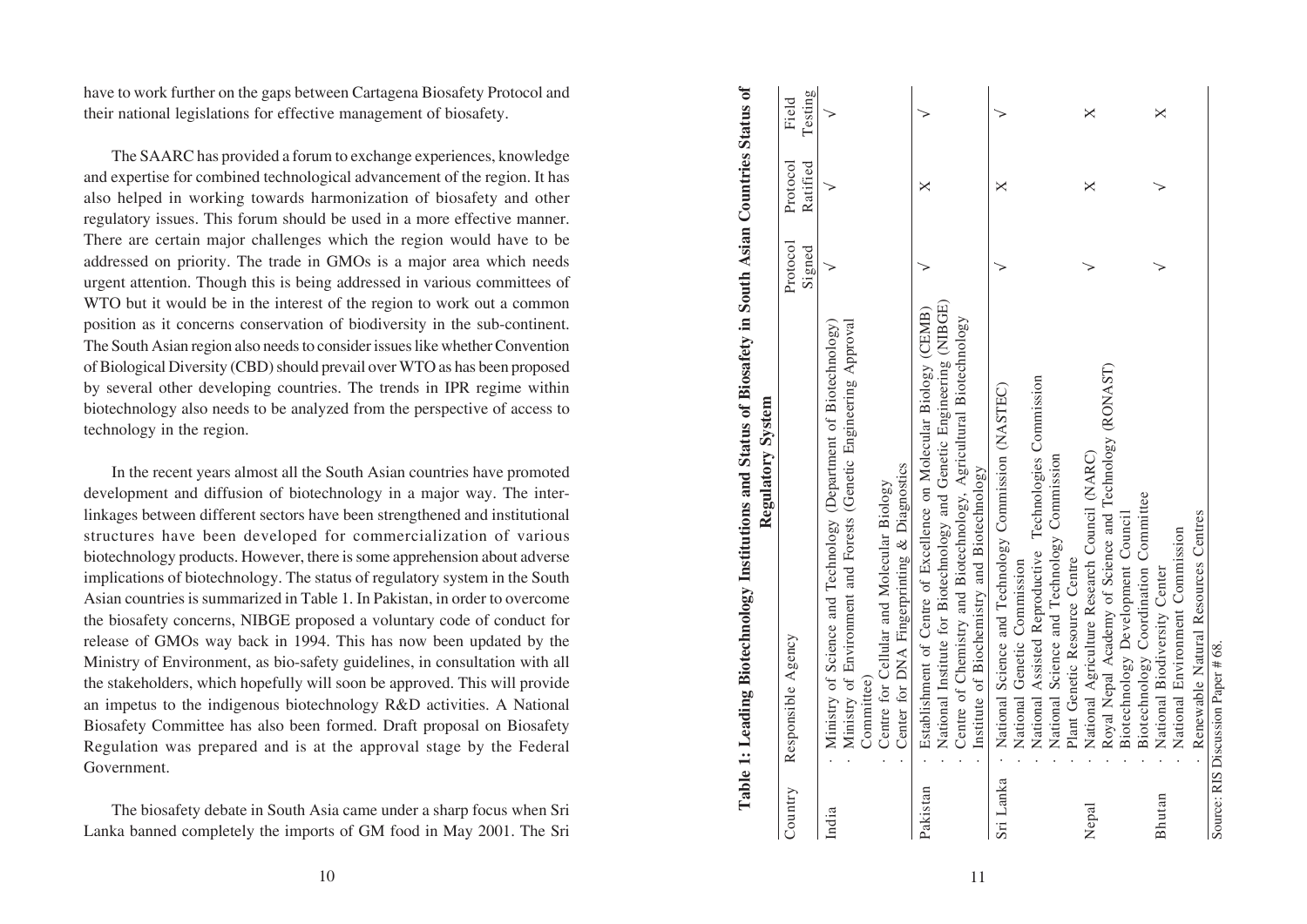Lankan gazette notification on the ban stated that, "it affects any food or food additives that have been subjected to genetic modification". It mentioned that "genetically engineered food" means, "food that contains or was produced with a genetically modified material". There are materials derived from any part of genetically engineered organism. One of the reasons given for the ban was that Sri Lanka did not have the expertise to judge whether imported GM foods were good or bad. This got Sri Lankan authorities at the centre of storm. The ban was subsequently suspended. However the ban had made environmentalist and conservative happy. They all had supported the ban, but some members of the scientific community completely dismissed the idea. At this point Sri Lanka is working with the UNEP-Biosafety project to evolve national guidelines and strengthening the risk assessment and management system for effective biosafety mechanisms. As part of the project, the database is also been established to put together information about GMOs and LMOs. Sri Lanka has also signed the Biosafety Protocol on 24 May 2000 and is all set to establish domestic legal measures and build capacity in the area of biosafety before final ratification comes. The Ministry of Environment is the National Focal Point and is obliged to implement the articles of the protocol.

In Bangladesh the priority at this point is in setting up of a National Committee on Biosafety of Bangladesh (NCBB) as has also been proposed in the Biosafety guidelines. The committee is to oversee research on transgenic and hazardous organisms in the research institutes handling such material, monitor release of such organisms into the environment and also to ensure food safety, if such organisms are detected in food. The committee will also oversee the import of such organisms into the country. The NCBB has to be headed by a full Secretary and a member-secretary on a full time basis as explained in the guidelines.<sup>17</sup>

In India, the debate on biosafety guidelines has come a full circle as Indian Ministry of Environment and Forest (MOEF) reported sowing of unapproved genetically modified (GM) cotton seeds in several hundred hectares of land. The report has stirred the ongoing debate on GM crops in India, as had happened way back in 1997 when, unapproved GM egg plant was found in an agricultural research institute without sufficient safeguards.<sup>18</sup> This has once again brought the implementation-related aspects of biosafety protocol at the centre-stage and has raised several issues concerning the very ability in many developing countries to handle sensitive technologies in such vital sector as agriculture. Though India established the biosafety guidelines way back in 1989, till now no commercial trials of GM crops have been allowed except the one permission granted last month (March 2002). India's Biosafety and Recombinant DNA Guidelines (1990) fall under the Environment (Protection) Act of 1986. In 1994, after India signed the Convention on Biodiversity, the DBT revised its earlier guidelines to accommodate the safe handling of GMOs in research, application and technology transfer. This includes the large-scale production and deliberate release of GM plants, animals and products into the environment. The guidelines are also provided for the shipment and importation of GMOs for laboratory research.

In the South Asian region there is a growing concern about rapid degradation of major ecosystems and their biological components. Developing and establishing adequate conservation measures and mechanisms for sustainable utilization of bioresources pose multidimensional challenges. These issues have been negotiated extensively under the aegis of the United Nations. Consequently, the international treaties such as the Convention on Biological Diversity (CBD), 1992; Trade Related Intellectual Property Rights (TRIPS) agreement under World Trade Organization (WTO), 1995; the Cartagena Biosafety Protocol, 2000 have been finalized (see Table 2). The

# **Table 2**: **Status of the Convention on Biological Diversity**

| Countries     | <b>CBD</b>   |              | <b>Contribution to Trust Fund</b><br>for CBD (in USD) |
|---------------|--------------|--------------|-------------------------------------------------------|
|               | Signatories  | Ratification |                                                       |
| Bangladesh    | $05-06-1992$ | 13-05-1994   | 955                                                   |
| <b>Bhutan</b> | 11-06-1992   | 25-08-1995   | 92                                                    |
| India         | $05-06-1992$ | 18-02-1994   | 31,534                                                |
| Nepal         | 12-06-1992   | 23-11-1993   | 370                                                   |
| Pakistan      | 05-06-1992   | 26-07-1994   | 5,641                                                 |
| Sri Lanka     | 10-06-1992   | 23-03-1994   | 1480                                                  |

**Source**: RIS Discussion Paper # 68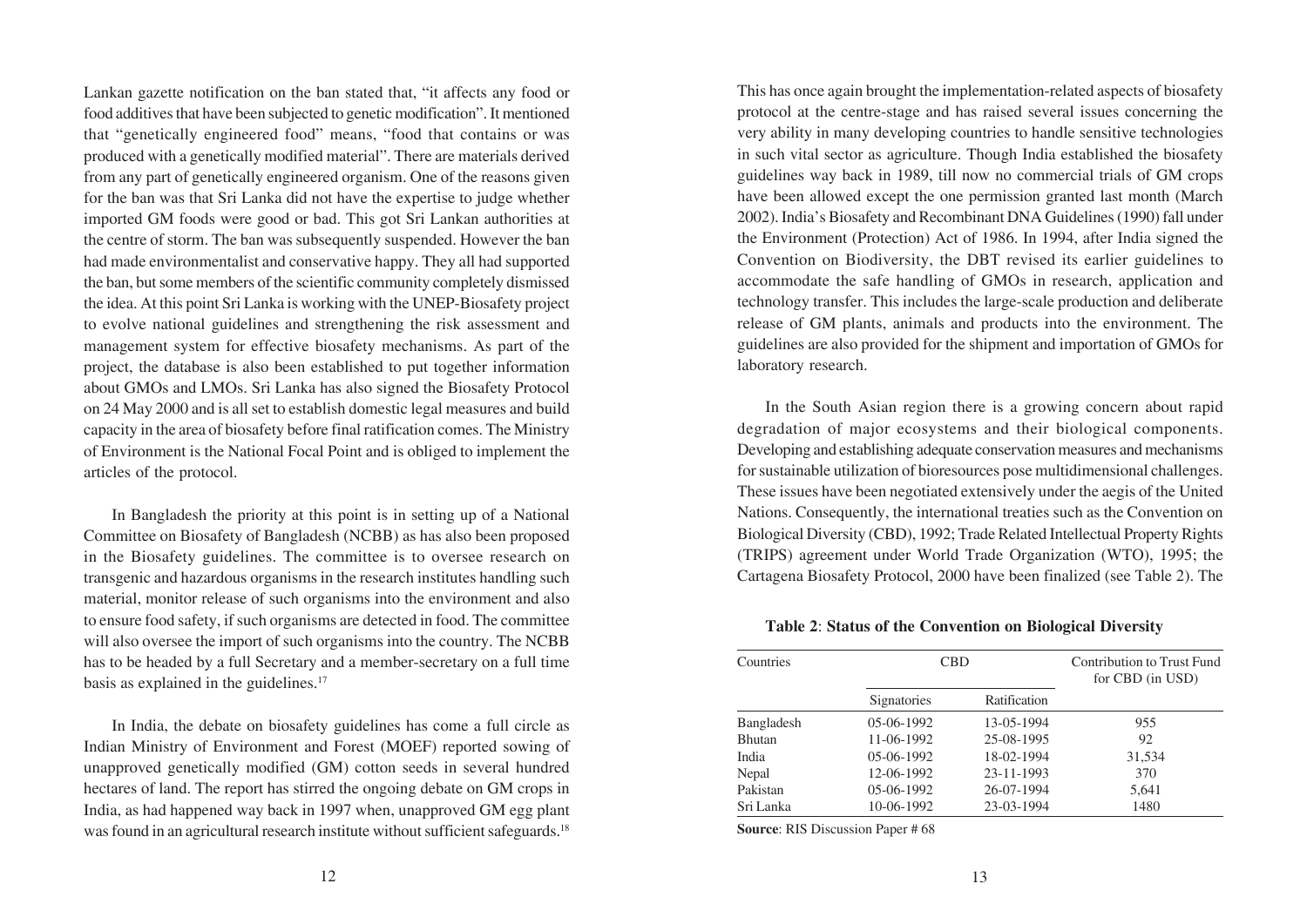Contracting Parties of these instruments are actively engaged in evolving mechanisms to effectively implement the provisions contained therein.

Significantly, these developments have also reflected some contradictory trends, which need to be closely examined, in order that we succeed in safeguarding livelihoods of local communities dependent on biological resources and in ensuring full realization of potential of new emerging technologies for the benefit of coming generations. It is being increasingly accepted that the task of reconciliation cannot be discharged by any single country and that regional co-operation and global responsibilities need to be formalized and gives an institutional mechanism. In Pakistan the various ministries are also working towards the necessary legislation concerning access to genetic resources required under the Convention on Biological Diversity (CBD). Biodiversity in Sri Lanka has been a major policy concern. This country is one of the 25 biodiversity hotspots of the world.19 The South Western region of Sri Lanka is extremely rich with biodiversity. The Convention on Biological Diversity was signed and ratified by Sri Lanka in July 1992 and March 1994 respectively. The Ministry responsible for the subject is the Ministry of Environment and Forest has the duty to ensure that the provisions of the Convention are adhered to.

Despite of the fact that Bhutan signed CBD in 1992 and ratified it in 1995 things have not changed much. Bhutan, as is a well know fact, is rich in biodiversity. It has an estimated 300 species of plants and animals which are of immense value for medicinal purposes in forming nearly 200 different traditional medicines but is still struggling for strengthening technologically advanced facility for ex-citu conservation. This is when Bhutan has been contributing to the global gene pool quite liberally. An International Plant Genetic Resources Institute (IPGRI) mission to Bhutan in 1981 collected 483 samples of food plants, legumes and vegetables. The mission noted serious threat to indigenous wheat and rice varieties.<sup>20</sup> In 1983, an IRRI mission collected 184 traditional rice varieties from high and medium altitude rice growing areas, but most remote areas were not visited. Recently, 154 samples of cultivated rice from 68 villages have been collected. This germplasm has special value as it has been collected from a very high altitude areas and traversing about three quarters of the country's rice growing regions.21 Moreover now studies are raising apprehensions about the sustainability of agriculture in Bhutan. Here specialized forms of crop production have evolved as a result of its geography and climate.

# **V. SAPTA, SAFTA and Technology Intensity of ESGs: Methodological Issues**

In order to identify ESGs in the global economy, TRAINS (UNCTAD, 2001) database, has provided some useful information. It has provided the list of products, which are subject to different forms of NTMs for number of countries separately. Such NTMs include both environmentally sensitive and other trade-related WTO compatible measures. For each country, products are listed at their national lines and the nature of NTM is provided against each product separately<sup>22</sup>. There are several cases where certain items are subject to multiple numbers of NTMs by a single country. Because of poor data reporting by countries, number of NTMs differs from one country to another in the UNCTAD database. For example, while four NTMs are reported by one country, another country may have reported twelve NTMs in the same database. However, UNCTAD has provided a codified classification of NTMs, and such measures are uniformally used for reported countries.

We have taken certain assumptions while identifying ESGs using the TRAINS database. We have assumed that most of the environmentally sensitive NTMs are applied on the basis of scientific evidence concerning human health issues and impact on animals and plant lives. We also assume that the information about an NTM would disseminate fast among other trade players. Based on this, we have tried to prepare a list of currently tradable ESGs in the global markets for which we have taken country-wise products subject to different forms of NTMs, at their national lines. For this purpose, we have chosen six major countries, namely the US, the EU, Japan, Canada, Australia and New Zealand. Combining the lists of NTMs from these countries, a consolidated list is prepared. We have found that 15 NTMs are reported by these countries for the year 1999. Only four of them are related to environment while others are related to economic issues. The four environmentally-sensitive NTMs are: prior authorization relating to CITES (110), quota in relation to Montreal Protocol (113), prohibition for environmental protection (114) and product characteristic requirements on health ground  $(116)^{23}$ . From the consolidated list of products, we have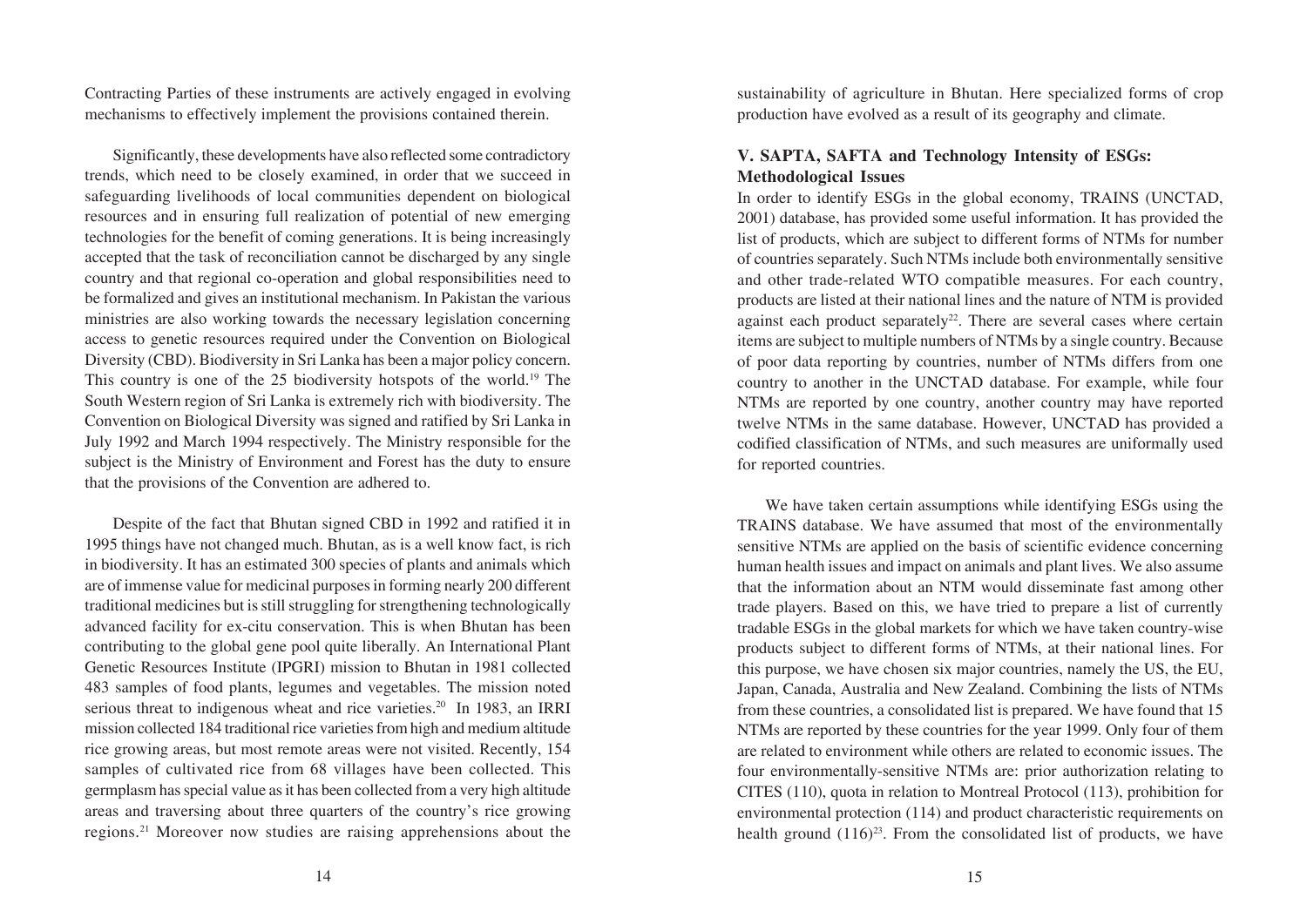separated from others those items which are environmentally sensitive. For making it relevant for multilateral negotiation and maintaining product definition comparable across countries, a final list of environmentally sensitive products is prepared at 6-digit HS.

On the basis of this new definition of ESGs and the above mentioned methodology we are analyzing herewith liberalization of trade in ESGs in the context of RTAs. In the SAPTA Charter there is no mention about the environmental issues. Trade liberalisation in SAPTA is a complex matter, as offers come from member countries, on the basis of 'positive list'. Member countries are free to liberalise their commodity markets for the regional partners. Since there is no compulsion on the coverage of liberalisation, and offers are made in a disorganised manner. There is little scope to understand the extent of liberalisation made in different Rounds of SAPTA. The liberalisation of trade offers by individual Members are made between 2-digit to 8-digit HS level. The SAARC Secretariat has presented the coverage of such trade concession offers by regional partners as shown in Table 3. Moreover many Member countries have offered market access in several products, but many of those items are not imported by them.

Therefore the above table may not be appropriate to understand the extent to which each country has extended offer to liberalise regional trade, unless country offers are presented in a uniform level of commodity disaggregation (which could be at 6-digit HS). Another aspect of the SAPTA offer schedules is that each country has offered separately for LDCs and non-LDCs. In an earlier study, Mohanty (2003) examined the implication of SAPTA process on India in the trade sector, and environment aspect of trade was not covered in the analysis. In the present study we have mapped individual country offers to LDCs and non-LDCs separately at 6-digit HS<sup>24</sup> for ESGs. Moreover there is discussion in the literature that gains from different Rounds of SAPTA are not uniformly distributed across Member countries. In order to cover this dimension, we have prepared a database where offers made by individual countries in different rounds are presented separately. In short, the database used in the present paper covers the tariff offers made by individual countries in different Round of SAPTA for the ESGs to both LDCs and non-LDCs separately.

# **Table 3: Tariff Preferences Offered by SAARC Members in different SAPTA Rounds**

| Concession              | <b>SAPTA</b> |                       | No. of HS Lines offered |                |
|-------------------------|--------------|-----------------------|-------------------------|----------------|
| <b>Offering Country</b> | Round        | for all countries     | for LDCs                | Total          |
| <b>Bangladesh</b>       | I            | $11(10)*$             | 1(10)                   | 12             |
|                         | $\mathbf{I}$ | 215(10)               | 11(10)                  | 226            |
|                         | Ш            | 338 (10)              | 143 (10 & 15)           | 481            |
| <b>Bhutan</b>           | T            | 4(15)                 | $7(10,13 \& 15)$        | 11             |
|                         | $\mathbf{I}$ | 37(10)                | 10(15)                  | 47             |
|                         | Ш            | 23(10)                | 101 (10, 18 & 20)       | 124            |
| India                   | I            | 44 (10,25,30,50 & 90) | 62 (50 & 100)           | 106            |
|                         | H            | 390 (10,15,25 & 40)   | 514 (25 & 50)           | 904            |
|                         | Ш            | 43 (10 & 20)          | 1874 (50)               | 1917           |
| <b>Maldives</b>         | T            | 17(7.5)               | 17(7.5)                 | 34             |
|                         | $\mathbf{I}$ | 5(10)                 | 2(15)                   | $\overline{7}$ |
|                         | Ш            | $390(5 \& 10)$        | $368(5 \& 10)$          | 758            |
| <b>Nepal</b>            | $\mathbf{I}$ | 10 (7.5 & 10)         | 4(10)                   | 14             |
|                         | H            | 166(10)               | 67(15)                  | 233            |
|                         | Ш            | 52(10)                | 137 (10 & 15)           | 189            |
| <b>Pakistan</b>         | T            | 20(10)                | 15(15)                  | 35             |
|                         | $\mathbf{I}$ | 227(10)               | 131(15)                 | 358            |
|                         | Ш            | 24(20)                | 271 (30)                | 295            |
| Sri Lanka               | $\mathbf{I}$ | 20 (10 & 20)          | $11(10 \& 15)$          | 31             |
|                         | $\mathbf{I}$ | 72(10)                | 23 (10.50 & 60)         | 95             |
|                         | Ш            | 28(10)                | 54 (10, 30, 50 & 75)    | 82             |
| <b>Total</b>            | I            | 126                   | 100                     | 226            |
|                         | $\mathbf{I}$ | 1109                  | 759                     | 1868           |
|                         | Ш            | 876                   | 2580                    | 3456           |

\*Figures in parentheses represent percentage concessions in tariff rates.**Source***:* Mohanty (2003), based on SAARC Secretariat.

# **Technology-Intensity of Products**

It is apparent from the contemporary literature that there is no short-cut to classify tradable products in terms of their technology intensity. Various studies indicate that products with higher level of technology retains higher margin of profits than products with low level of technology. The current literature throws very little light on the technology-intensity nature of tradable ESGs. Since technology content in ESGs has wider connotation in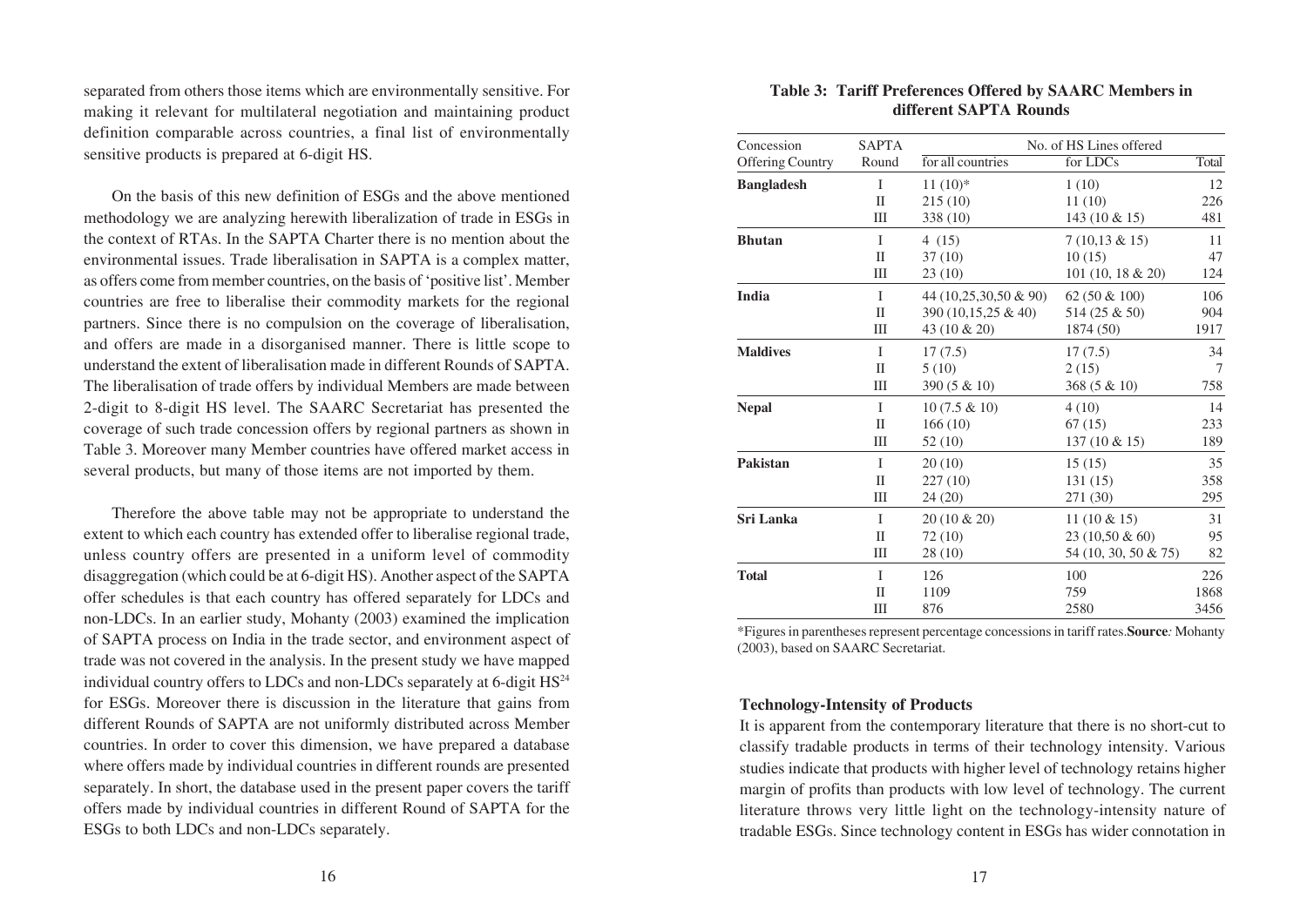evaluating the quality of trade, technology intensity of product needs to be examined. In the literature, several studies have attempted to classify products according to their technology intensity<sup>25</sup>. Lall  $(2000)$  has classified the tradable products in to ten broad technology intensity groups using Standard International Trade Classification (SITC) Revision 3. Since the trade classification has changed over the period, and trade negotiations are taking place using Harmonised System (HS) of trade Classification, an alternative variant of the technology-based trade classification in presented for trade analysis using  $HS<sup>26</sup>$ .

In the present study, the trade-technology classification is extended further to ESGs. The purpose of expanding the classification to cover ESGs is to demonstrate that developing and Least Developed Countries export verities of technology intensive ESGs, and they require wide range of technologies (Environmentally Sensitive Technologies) to make their exports clean. Besides, this classification may provide some light on the size of different types of ESGs markets in the region, so that the SAFTA process would widen the scope for intra-region trade in ESGs.

#### **Trade Database for South Asian Countries**

In current economic literature, trade-related studies on South Asia are poorly represented as compared to other regions due to data constraints for important regional countries. For this reason, many empirical studies have used domestic databases for undertaking impact assessment analysis. Very few studies have analysed regional trade issues using multi-country analysis.

In the present study, we have used PC-TAS data for undertaking regional analysis. This database does not provide data for two important Members of the South Asian region, namely Bangladesh and Pakistan. We have used alternative methods to generate trade data for these two countries at 6-digit HS. For generating export data for these two countries, we have used bilateral import data of 150 countries, and extracted bilateral-information for these two countries. The approach has been reversed while generating import series for these two countries. Suitable adjustments are made to handle the issues like FOB and CIF. There are possibilities that the data series generated for these two countries may be underestimated.

#### **VI. Empirical Results**

Though South Asia contributes very little to the global trade, significant proportion of its regional trade is covered by ESGs (Table 4). Even the global dependence on these products is very high. The results show that one product in every five tradable product is found to be ESG in the global trade. Based on the current practices, as many as 1053 ESG products are traded in the global economy. Several of them are subject to one ore more number of environmentally sensitive Non-Tariff Measures (ES-NTMs). The export basket of ESGs for South Asia is smaller than the world market.

The size of overall trade of individual countries is highly divergent in the region, and the contribution of individual members to the region differs significantly depending upon their level of trade openness and overall economic activities. In the region, trade is mostly dominated<sup>27</sup> by India, Pakistan, Bangladesh and Sri Lanka. The results show that the share of member countries in the region's total exports ranging between 0.1 per cent (Bhutan) to 77.6 per cent (India), and the patter remains almost similar for

# **Table 4: Pattern of South Asian Environmentally Sensitive Goods Trade in 2002**

(Thousand US\$)

| South Asian           |          | Exports     |                     |          | Imports     |            |
|-----------------------|----------|-------------|---------------------|----------|-------------|------------|
| Countries/            | Share in |             | ESG <sub>s</sub> to | Share in |             | ESGs to    |
| Region                | Total    | <b>ESGs</b> | total               | Total    | <b>ESGs</b> | total      |
|                       |          |             | (per cent)          |          |             | (per cent) |
| Bangladesh*           | 7.2      | 3.5         | 10.3                | 7.9      | 16.8        | 36.5       |
| <b>Bhutan</b>         | 0.1      | 0.1         | 14.5                | 0.2      | 0.3         | 28.1       |
| India                 | 77.6     | 78.1        | 21.2                | 73.9     | 50.2        | 11.7       |
| Maldives              | 0.1      | 0.3         | 61.5                | 0.4      | 0.9         | 39.4       |
| Nepal                 | 0.6      | 0.6         | 23.6                | 1.5      | 2.5         | 27.9       |
| Pakistan <sup>*</sup> | 9.4      | 12.3        | 27.6                | 8.9      | 15.5        | 29.9       |
| Sri Lanka             | 5.0      | 5.0         | 21.1                | 7.1      | 13.7        | 33.4       |
| South Asia            | 100.0    | 100.0       | 21.1                | 100.0    | 100.0       | 17.3       |

**Source**: PCTAS 1998-2002, UNCTAD, ITC, WTO and World Bank, 2004

Databases for Bangladesh and Pakistan are generated by authors based on trade of these countries with 150 countries. The exports and imports databases are created for each country separately. There are possibilities of under estimation of trade figure for these two countries.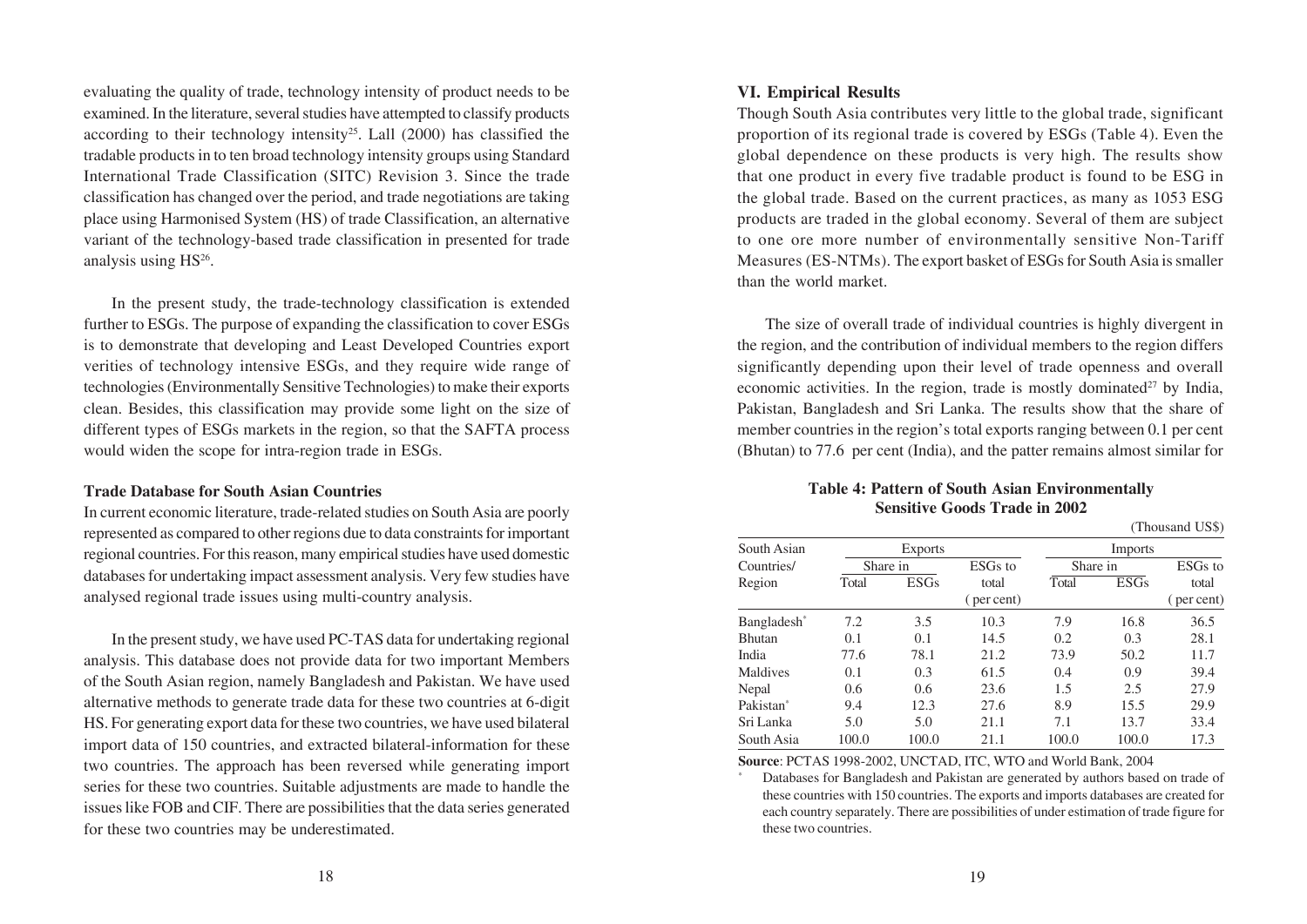imports. The low share of Pakistan and Bangladesh in both exports and imports of the region is due to adjustment in database. $28$ 

The empirical results show that the region is critically dependent on ESGs for both exports and imports. The contribution of ESGs in the total exports of the region was 21.1 per cent and similar figure for imports was 17.3 per cent in 2002. The dependence on such trade varies significantly across Member countries. About 61.5 per cent of Maldives' export is dominated by ESGs. Countries like Bangladesh and Bhutan have shown less dependence on these products in their export baskets. Import dependence of the region on such products has been relatively lower than that of exports at the regional level. At the individual country level, the picture is something different. Unlike exports, most of the South Asian countries rely more on ESGs imports, with the sole exception of India.

# **Intra-Regional Trade in ESGs**

SAARC process is very often described as a non-starter by the western media. It is because the inter-linkages between the member countries in trade have been very poor. RIS (2004) estimated that the intra-regional trade (IRT) to total trade of the region is close to 5 per cent in 2003. However intra-regional trade in ESGs is almost doubled that of IRT as shown in Table 5. There are considerable amount of variations in the level of IRT among the individual countries of the region. Most of the LDCs in the region have high trade links with other partners of the region in ESGs trade. One of the reasons for the proliferation of trade in ESGs is due to fast liberalisation of trade through the SAPTA process.

# **Trade Liberalisation in ESGs under SAPTA**

Liberalisation of trade in ESGs under different Rounds of SAPTA happened in its natural course. As discussed earlier, there is no provision in the SAPTA charter so far to give exclusive focus on trade and environment. On the strength of competitiveness and various other considerations, many such products have received attention in early Rounds of trade liberalisation in the region. The coverage of such products under first three Rounds of SAPTA are present in Table 6 at the regional and country level. The results show

| and Bangladesh in both exports and<br>tment in database. <sup>28</sup><br>at the region is critically dependent<br>ports. The contribution of ESGs in                                                                                       |                                                                                     | (Thousand US\$)    | Intra-Regional to<br>Total (per cent) | 25.2       | 86.5   | 2.5      | 26.5     | 49.0   | 3.2      |
|---------------------------------------------------------------------------------------------------------------------------------------------------------------------------------------------------------------------------------------------|-------------------------------------------------------------------------------------|--------------------|---------------------------------------|------------|--------|----------|----------|--------|----------|
| 21.1 per cent and similar figure for<br>The dependence on such trade varies<br>ies. About 61.5 per cent of Maldives'<br>untries like Bangladesh and Bhutan<br>ese products in their export baskets.<br>on such products has been relatively |                                                                                     | <b>ESG</b> Imports | Intra-Regional                        | 600934     | 41754  | 177249   | 34850    | 173270 | 69390    |
| ional level. At the individual country<br>fferent. Unlike exports, most of the<br>e on ESGs imports, with the sole                                                                                                                          |                                                                                     |                    | World                                 | 2385364    | 48243  | 7131467  | 131649   | 353440 | 2202048  |
| ribed as a non-starter by the western<br>ges between the member countries in<br>004) estimated that the intra-regional<br>egion is close to 5 per cent in 2003.                                                                             | Table 5: Trade of South Asian Countries with the Region and the RoW in ESGs in 2002 |                    | Intra-Regional to<br>Total (per cent) | 2.3        | 99.4   | 9.5      | 25.1     | 87.2   | 3.4      |
| Gs is almost doubled that of IRT as<br>rable amount of variations in the level<br>les of the region. Most of the LDCs in<br>n other partners of the region in ESGs<br>oliferation of trade in ESGs is due to<br>ne SAPTA process.           |                                                                                     | <b>ESG Exports</b> | Intra-Regional                        | 15724      | 16510  | 1435167  | 13854    | 104690 | 82013    |
| er SAPTA<br>different Rounds of SAPTA happened<br>lier, there is no provision in the SAPTA<br>us on trade and environment. On the<br>tious other considerations, many such                                                                  |                                                                                     |                    | World                                 | 678853     | 16612  | 15107991 | 55305    | 120052 | 2385012  |
| early Rounds of trade liberalisation in<br>ucts under first three Rounds of SAPTA<br>al and country level. The results show                                                                                                                 |                                                                                     | South Asian        | Countries/Region                      | Bangladesh | Bhutan | India    | Maldives | Nepal  | Pakistan |
| 20                                                                                                                                                                                                                                          |                                                                                     |                    |                                       |            |        |          |          |        | 21       |

s.m.k.a 120261 8190961 9.6 8.6 202078 9.6 197476 8.6 1974 South Asia 193388086 1751987 1750.1 14202820808 14202829 1534461 16.8 4202829  $\overline{9}$ . 751987 19338086 South Asia Sri Lanka

10.8

534461

Source: PCTAS 1998-2002, UNCTAD, ITC, WTO and World Bank, 2004. **Source**: PCTAS 1998-2002, UNCTAD, ITC, WTO and World Bank, 2004.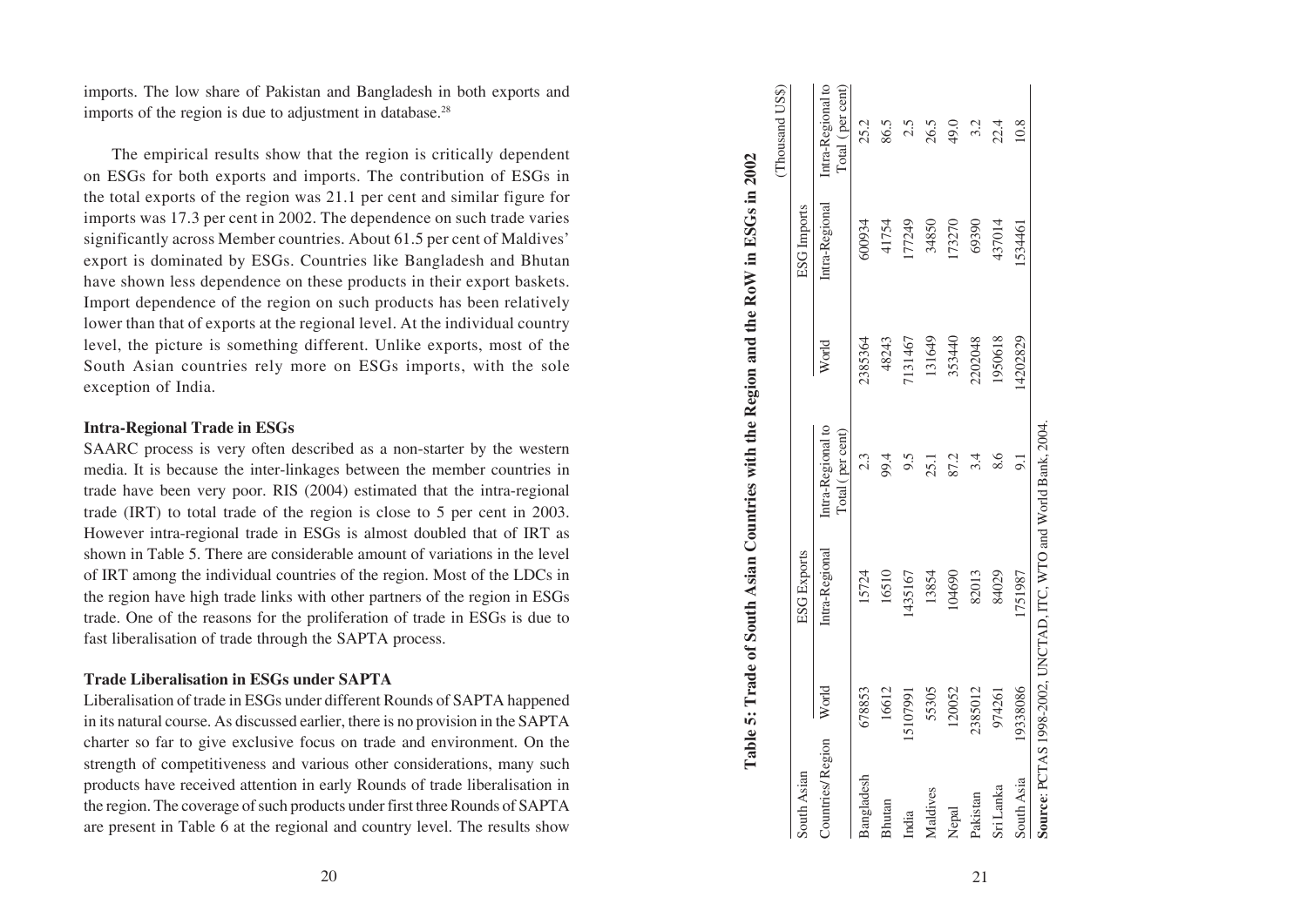|                            |                                                                |                 |               |                 |                |                          |          |                          | (in number)    |
|----------------------------|----------------------------------------------------------------|-----------------|---------------|-----------------|----------------|--------------------------|----------|--------------------------|----------------|
| Section                    | Description                                                    | BGD             | ВНІ           | $\Xi$           | MAD            | NEP                      | PAK      | LNK                      | SAC            |
|                            | Live Animals and Animal Products                               | 82              |               | 56              |                |                          |          | 54                       | र्द            |
|                            | Vegetable Products                                             | 55              |               | 63              | $\infty$       | 53                       | $\Xi$    | 37                       | 크              |
|                            | Animal or Vegetable Fats & Oils                                | $\Omega$        |               | र्न             | $\overline{c}$ |                          | $\infty$ |                          | 34             |
|                            | Prepared Foodstuff, Beverages, etc.                            |                 | ഇ             | $\overline{15}$ |                | 5                        | 그        |                          | 33             |
|                            | <b>Mineral Products</b>                                        | $\circ$         |               |                 |                |                          |          |                          |                |
| $\overline{\triangledown}$ | Products of Chemicals                                          | $\Omega$        | 28            | ವ               |                |                          | ₩        |                          | 89             |
| 買                          | Plastics & Articles thereof                                    | $\circ$         | $\circ$       | $\circ$         |                |                          |          |                          |                |
| JШ                         | Raw Hides & Skins, Leather, etc.                               | 38              | $\frac{8}{2}$ | 15              | 25             | $\circ$                  |          |                          |                |
| $\overline{M}$             | Wood & Articles of Wood                                        | $\overline{26}$ |               |                 | 39             | 4                        | $\infty$ |                          |                |
| $\times$                   | Pulp of wood or of other Fibbers                               | $\circ$         |               | $\circ$         | $\circ$        | $\circ$                  |          |                          |                |
| $\overline{\mathbf{X}}$    | Textile & Textile Articles                                     | $\circ$         |               | Ξ               | $\circ$        | 67                       |          |                          | $\overline{8}$ |
| ZЦ                         | Footwear, Headgear and Umbrella                                | $\circ$         |               | ≌               | 51             |                          |          |                          | 15             |
| $\overline{K}$             | Articles of Stone, Plaster, Cement                             |                 |               | $\sim$          |                | $\mathcal{L}$            |          |                          | $\sim$         |
| $\overline{\text{X}}$      | Natural or cultured pearls, Jewellery                          |                 |               | $\circ$         |                |                          |          |                          | $\circ$        |
|                            | Base Metals & Articles of Base Metal                           |                 |               | $\infty$        |                |                          |          |                          | $\infty$       |
| <b>IAX</b>                 | Machinery & Mechanical Appliances                              |                 |               | $\Theta$        |                |                          |          |                          | $\overline{+}$ |
| XVII                       | Vehicles, Aircraft and Vessels                                 |                 |               | $\circ$         |                | $\sigma$                 | $\circ$  |                          |                |
| <b>HAX</b>                 | Optical, Photograph & Cinematography                           |                 |               | $\sigma$        | ○              |                          |          |                          | n w            |
| XIX                        | Arms and Ammunition                                            |                 |               | $\circ$         |                | $\circ$                  | $\circ$  |                          | $\circ$        |
| XX                         | Miscellaneous Manufactured Articles                            |                 |               | $\Xi$           |                |                          |          |                          | ≌              |
| KX                         | Works of Art Collectors' Pieces                                |                 |               | $\circ$         |                | $\circ$                  |          |                          |                |
| <b>Total Lines</b>         |                                                                | 269             |               | 457             | $\overline{1}$ | $\overline{\mathcal{C}}$ | 298      | $\overline{\mathcal{C}}$ | 653            |
|                            | Source: PCTAS 1998-2002, UNCTAD, ITC, WTO and World Bank, 2004 |                 |               |                 |                |                          |          |                          |                |

 $22$  23

that 3612 products have been liberalised under SAPTA at 6-digit HS and 653 products are falling under the category of ESGs. Some of the broad commodity groups (i.e., HS Section) which are subject to significant trade liberalisation are: animal products, vegetable products, chemicals, skin and leather products, articles of wood, textiles and footwear. So far regional partners have not reached at a consensus to take a common view on the liberalisation process in the region. The results show that only 15 products at 6-digit HS are liberalised by six countries simultaneously under different Rounds of SAPTA and 12 of them happened to be ESGs. It indicates that there is no consensus emerged so far between Member countries to give priority on sectoral liberalisation.

The efficacy of different rounds of SAPTA is discussed in the literature29. It is observed from various studies that different rounds of SAPTA are not equally efficient in terms of liberalising trade within the region. It is rather realised that latter rounds of SAPTA are more effective than former rounds in terms of quantum of liberalisation in trade. In the present paper, we are examining the manner in which ESGs are liberalised in different rounds of SAPTA.

So far trade liberalisation in ESG is concerned, first three Rounds of SAPTA are equally efficient in liberalising almost similar level of trade within the region as shown in Table 7. There are evidences that individual countries have received unequitable market access in different rounds in the region. For example India and Sri Lanka had achieved better market access in the First Round, whereas Maldives and Pakistan had benefited the most in the Second Round. In the Third Round, Bangladesh, Bhutan and Nepal secured higher market access than other regional partners in ESGs trade.

There are two broad trends emerging from the analysis. Firstly the South Asian region is sourcing nearly 9.1 per cent of its import requirements from within the region and importing the rest from the rest of the world. This trend brings home the point that there is large scope within the region to have intra-regional trade in ESGs in future. Secondly trade liberalisation in ESG trade is not complete in the region. There is large amount of ESGs trade, falling within the ambit of intra-regional trade, which is not yet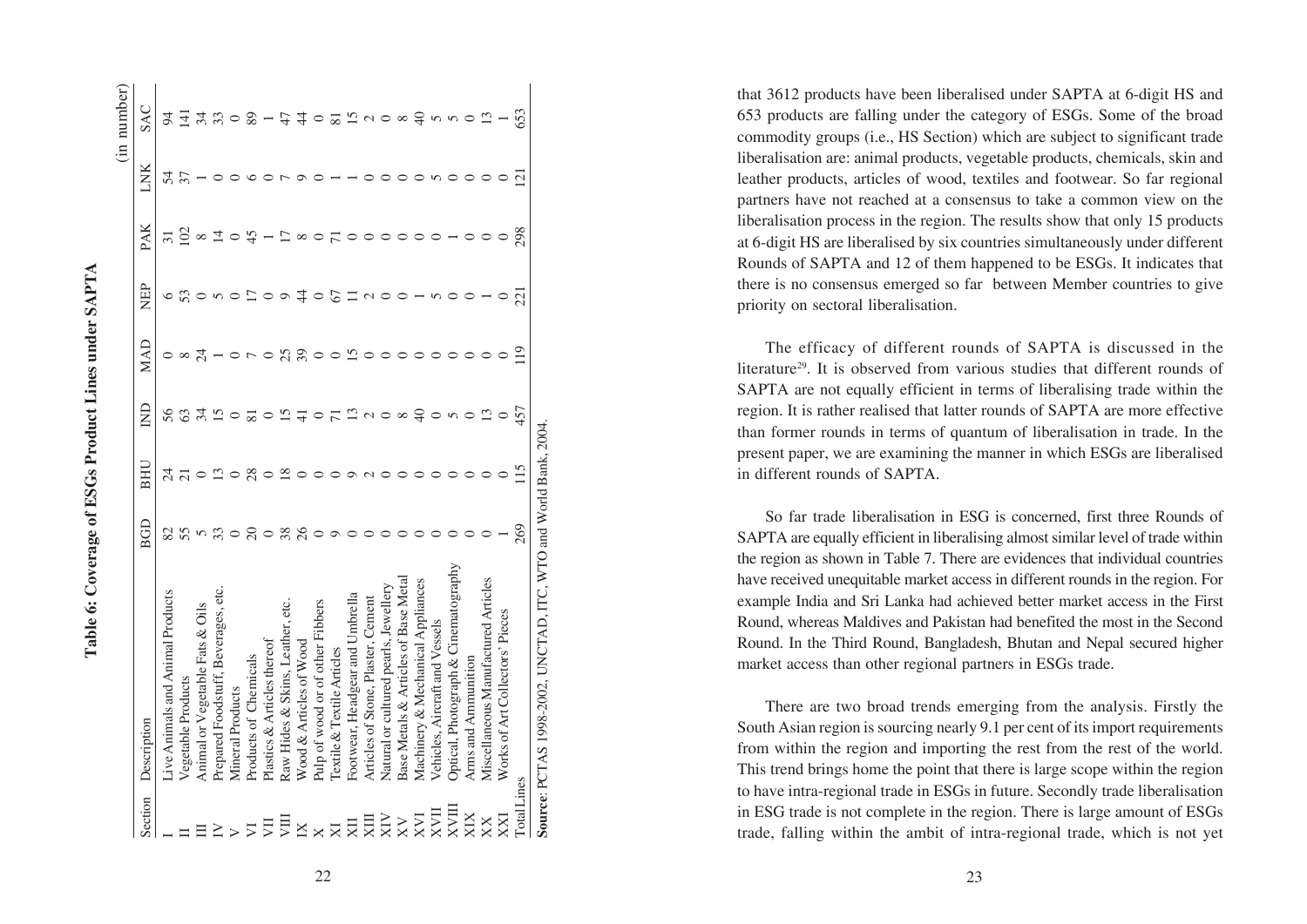#### **Table 7: Distribution of ESG Exports by SAPTA Rounds**

| South Asian Countries |      | <b>SAPTA Round</b> |      |
|-----------------------|------|--------------------|------|
|                       | L    | П                  | Ш    |
| Bangladesh            | 35.5 | 8.3                | 56.2 |
| <b>Bhutan</b>         | 0.5  | 3.4                | 96.1 |
| India                 | 40.1 | 44.6               | 15.3 |
| Maldives              | 0.0  | 99.1               | 0.9  |
| Nepal                 | 1.4  | 7.2                | 91.4 |
| Pakistan              | 30.6 | 48.3               | 21.1 |
| Sri Lanka             | 67.6 | 32.2               | 0.1  |
| South Asia            | 33.5 | 37.2               | 29.3 |

(in per cent)

**Source**: PCTAS 1998-2002, UNCTAD, ITC, WTO and World Bank, 2004. SAARC Secretariat for Country Schedules.

liberalised under SAPTA. Nearly 21.5 percent of intra-regional trade in ESGs is liberalised under the first three Rounds of SAPTA. Therefore South Asian Free Trade Area (SAFTA) has lot of potentials to carry forward the present process of trade liberalisation.

# **Technology Intensity of Environmental Goods**

South Asia has a large market for various categories of technology-intensive products in ESGs. As mentioned above, around 17.3 per cent of regional imports are falling under ESG imports. South Asia has the largest market for the resource based products, followed by primary products, as presented in Figure 1. These two product categories have jointly covered 71 per cent of the total market available for ESGs trade in the region. However market for the high and medium technology ESGs products is also large. These high-end-technology products (i.e., medium and high technology) cover nearly 22 per cent of the total ESG market of the region.

The market size differs from one country to another in South Asia so far as technology intensive products are concerned (Figure 2). The largest market for the resource based products is located in India. Similarly the market for the medium technology products is quite substantial in India. The market for the low technology is mostly located in Bangladesh, India





**Figure 2: Structure of Technology Intensive Imports in SAARC**



and Sri Lanka. Pakistan has almost identical size of markets for primary, resource based and low technology ESGs. Bhutan, Maldives and Nepal have small markets for ESGs.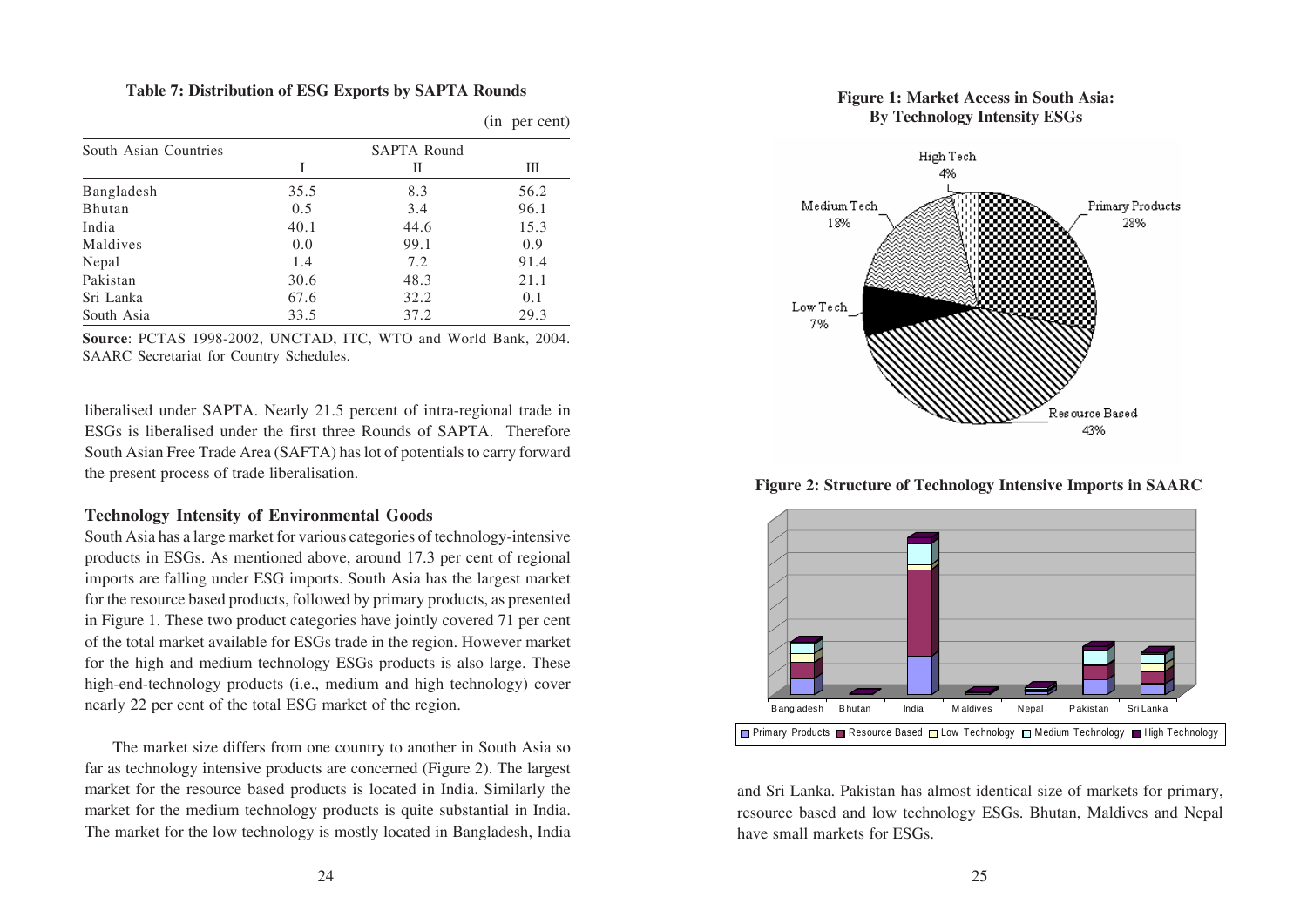# **Towards SAFTA Liberalisation**

Despite the region has large expectations from SAFTA, there is very little homework done by individual Member countries in the region. As mentioned before the SAFTA process will start from 1<sup>st</sup> January 2006 and the first phase of liberalisation will start with India and Pakistan. There has been concerns in the region regarding the efficacy of the new phase of liberalisation by countries like Bangladesh. In case the process will be delayed, it would cost very dearly to individual Member countries and to the region as a whole.

It may be noted that with the failure of the Cancun Ministerial, there has been surge in regional process and various realignment between countries is taking place for regional, sub-regional and bilateral economic cooperation. The South Asian region is no exception to this trend. Pakistan-Sri Lanka bilateral FTA is very much on the top of the agenda. Bangladesh has twoprong approach30 to deal with the regional cooperation issue. It is also actively engaged with Pakistan and Sri Lanka to have bilateral FTAs separately.

India foresees its prosperity with the development of its close neighbours. During the last three decades<sup>31</sup>, India has deeply engaged in different forms of RTAs. India's engagement with ASEAN, as an outcome of 'Look East Policy', has been highly rewarding. Besides, India is associated with various new initiatives such as India-SACU, India-GCC, India-MERCOSUR, India-Brazil-South Africa (IBSA), India-MERCOSUR-SACU, India-Singapore CECA, India-Thailand FTA, India-China FTA, India-Korea CECA, India-Japan CECA, India-Malaysia FTA, India-Chile FTA, etc. In case the South Asia trade initiative does not work in a desirable manner, there are possibilities of engagement of regional economies with various other alternative arrangements.

In a recent study, the implications of India associating with and without the SAFTA process on the regional and other economies of the region<sup>32</sup>. The results based on CGE model indicate that India's association with SAFTA would generate welfare gains to the extent of US\$ 344 million per annum. If India prefers to go along with a few alternative partners, the welfare gains for India could increase further to US\$ 2.8 billion per annum. If the SAFTA process is delayed too much and liberalisation in Asia takes place almost at the same period, India's welfare gains may increase further to US\$ 3 billion per annum. In that case exclusive gains of the South Asian region will decline as compared to the first scenario. The study suggests that there is gain for the South Asian region if SAFTA process is picked up on a first track.

Taking in to account the speedy progress in normalisation of relationship, there is optimism in the region that SAFTA may fulfil its mandate concerning comprehensive trade liberalisation. In that situation, trade liberalisation should also take up liberalisation in ESGs. It is agreed in the SAFTA agreement that 'negative list' approach is adopted in place of 'positive list' approach. This has far reaching implications for the sector-by-sector liberalisation. Under the sector-by-sector liberalisation, one should choose those sectors which can give large market access to the region, and the entire liberalisation process may be segmented in to a few phases.

Taking in to account the trade liberalisation issue in ESGs, we have estimated the volume of regional ESGs trade in different trade sectors (i.e. HS Section). The broad trade sectors are ranked on the basis of size of ESGs trade in the region as shown in Table 8. In the early phases of liberalisation, most important sectors are to be liberalised first followed by low ranking sectors. It is assumed that trade liberalisation in ESGs are to be liberalised in three phases. We propose that sectors like vegetable products, mineral products and vehicles, are to be phased out in the first round. These three sectors would combinely liberalise 69.6 per cent of the ESGs trade in the region. The scheme for liberalisation in other sectors is provided in the Table 8.

# **VIII. Concluding Remarks and Policy Recommendations**

The environmental concerns in trade are slowly getting into various regional and bilateral trade agreements in a significant manner following signing of the NAFTA Agreement in 1992. While NAFTA Agreement has given priority on environmental issue over the trade issues in case of any conflict, the US-Chile has gone further and emphasized on capacity building for wildlife protection and resource management. Other Agreements like US-Mexico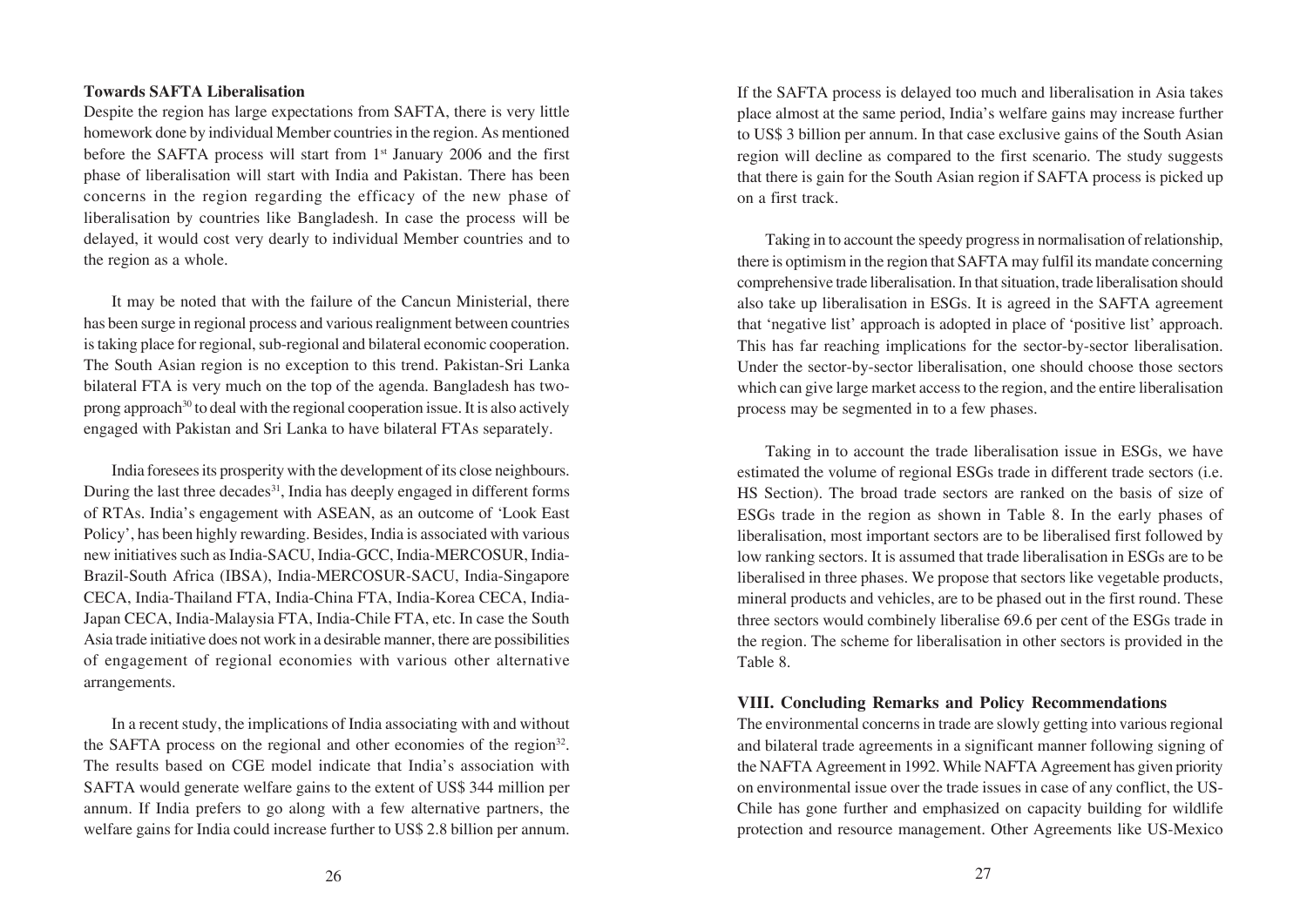|                             | Section Description                   | SAARC  | World   | Share of                                                           | Sectoral           | Ranking                 | Phasing |
|-----------------------------|---------------------------------------|--------|---------|--------------------------------------------------------------------|--------------------|-------------------------|---------|
|                             |                                       |        |         | SAARC in                                                           | Dist. in           | Sectors                 | out     |
|                             |                                       |        |         | Wld                                                                | $\sigma$ f         | $\overline{\mathbf{n}}$ | Period  |
|                             |                                       |        |         | (per cent)                                                         | SAARC              | SAARC                   |         |
|                             | Live Animals and Animal Products      | 47505  | 2336607 |                                                                    | 2.7                | ⌒                       |         |
|                             | Vegetable Products                    | 578523 | 4513534 | 12.8                                                               | 33.0               |                         |         |
|                             | Animal or Vegetable Fats & Oils       | 57411  | 148040  | 38.8                                                               | $3.\overline{3}$   |                         |         |
|                             | Prepared Foodstuff, Beverages, etc.   | 78692  | 35321   | 22.3                                                               | $\ddot{4}$ .5      |                         |         |
| $\geq$                      | Mineral Products                      | 234422 | 2312798 |                                                                    | 3.4                |                         |         |
| $\overline{\triangleright}$ | Products of Chemicals                 | 134488 | 1757153 | $\begin{array}{c} 10.1 \\ 7.7 \\ 3.7 \\ 0.4 \\ 5.7 \\ \end{array}$ | 7.7                |                         |         |
| JЦ                          | Plastics & Articles thereof           | 59     | 1584    |                                                                    | 0.0                |                         |         |
| 買                           | Raw Hides & Skins, Leather, etc.      | 8391   | 1926503 |                                                                    | $\widetilde{0}$ .5 |                         |         |
| $\overline{\mathbb{X}}$     | Wood & Articles of Wood               | 12051  | 37891   |                                                                    | 0.7                |                         |         |
| $\times$                    | Pulp of wood or of other Fibres       |        |         | 0.0                                                                | 0.0                |                         |         |
| $\overline{\mathbb{R}}$     | Textile & Textile Articles            | 133704 | 846308  |                                                                    | 7.6                |                         |         |
| 反                           | Footwear, Headgear and Umbrella       | 755    | 659938  | $7.\overline{3}$<br>$0.\overline{3}$<br>$0.\overline{3}$           | 0.0                |                         |         |
| ЩX                          | Articles of Stone, Plaster, Cement    | 1249   | 19062   |                                                                    | $\overline{0}$ .   |                         |         |
| XIX                         | Natural or cultured pearls, Jewellery | 66     | 25433   | 0.3                                                                | 0.0                |                         |         |
| $\overline{\mathsf{X}}$     | Base Metals & Articles of Base Metal  | 1646   | 5704    | 28.9<br>12.7<br>37.1                                               | $\overline{0}$ .   |                         |         |
| N <sub>1</sub>              | Machinery & Mechanical Appliances     | 52022  | 410279  |                                                                    | 3.0                |                         |         |
| HNX                         | Vehicles, Aircraft and Vessels        | 405707 | 093094  |                                                                    | 23.2               | c<br>₹                  |         |
| KVIII                       | Optical, Photograph & Cinematography  | 104    | 29026   | 0.0                                                                | 0.0                | $\overline{16}$         |         |
| XIX                         | Arms and Ammunition                   |        | 6256    |                                                                    | 0.0                | 20                      |         |
| $\overline{X}$              | Miscellaneous Manufactured Articles   | 5192   | 02300   | $\overline{5}$ .                                                   | 0.3                | 12                      |         |
| IXX                         | Works of Art Collectors' Pieces       |        | 1378    | 0.0                                                                | 0.0                | $\overline{c}$          |         |

**Source**: PCTAS 1998-2002, UNCTAD, ITC, WTO and World Bank, 2004.

Source: PCTAS 1998-2002, UNCTAD, ITC, WTO and World Bank, 2004.

Table 8: Regional Exports in ESGs and Road Map for Liberalisation under SAFTA (in 000' US\$) **Table 8: Regional Exports in ESGs and Road Map for Liberalisation under SAFTA** (in 000' US\$)

and Chile-Mexico have contributed many other dimensions such as addressing protection of ozone layer, etc. A broad consensus is emerging from these regional agreements that environmental issues are likely to dominate in a massive way in various regional trade agreements in the near future. In several prominent regional agreements where environmental policies have been included in the policy documents have included various elements of different MEAs such as CITES, Montreal Protocol, etc in the trade policies, but other dimensions such as standards related to labelling, packaging, etc are not covered in them. The new regional agreements need to be broad based to cover elements of both MEAs and SPS/TBT related measures in these regional agreements. The issues become more complicated if we take into account the entry of biotechnology good in trade.

Though there has been an intense debate on the linkages between trade and environment for long no conclusive effort has been made so far to identify ESGs for regional and multilateral negotiations. Different studies have used various criteria such as emission intensity, abetment cost and contribution in degradation of natural areas, ecosystem and biodiversity to define ESGs. The present study has attempted to identify certain ESGs based on NTMs in the global trade. Identification of such products may be useful for both regional and multilateral trade negotiations.

As discussed before, South Asia is largely dependent on both exports and imports of ESGs with the region and also the rest of the world. With the heating up of trade-related environmental issues at the regional and at the multilateral forums, the South Asian region has to gear up itself to meet the challenges. At the present setting, restricting of the flow of ESGs trade from South Asia may be detrimental to the interest of the region. The other option of augmenting trade in ESGs with cleaned up products could be an alluring proposition for the South Asian Countries.

The regional countries are critically dependent on trade ESGs. This is equally important for both exports and imports of these countries. The dependence of the region on ESGs is to the extent of 21.1% on exports and 17.3% on imports in 2002. Certain countries in the region like, Maldives, Nepal, Pakistan, and Sri Lanka are significantly dependent on ESGs trade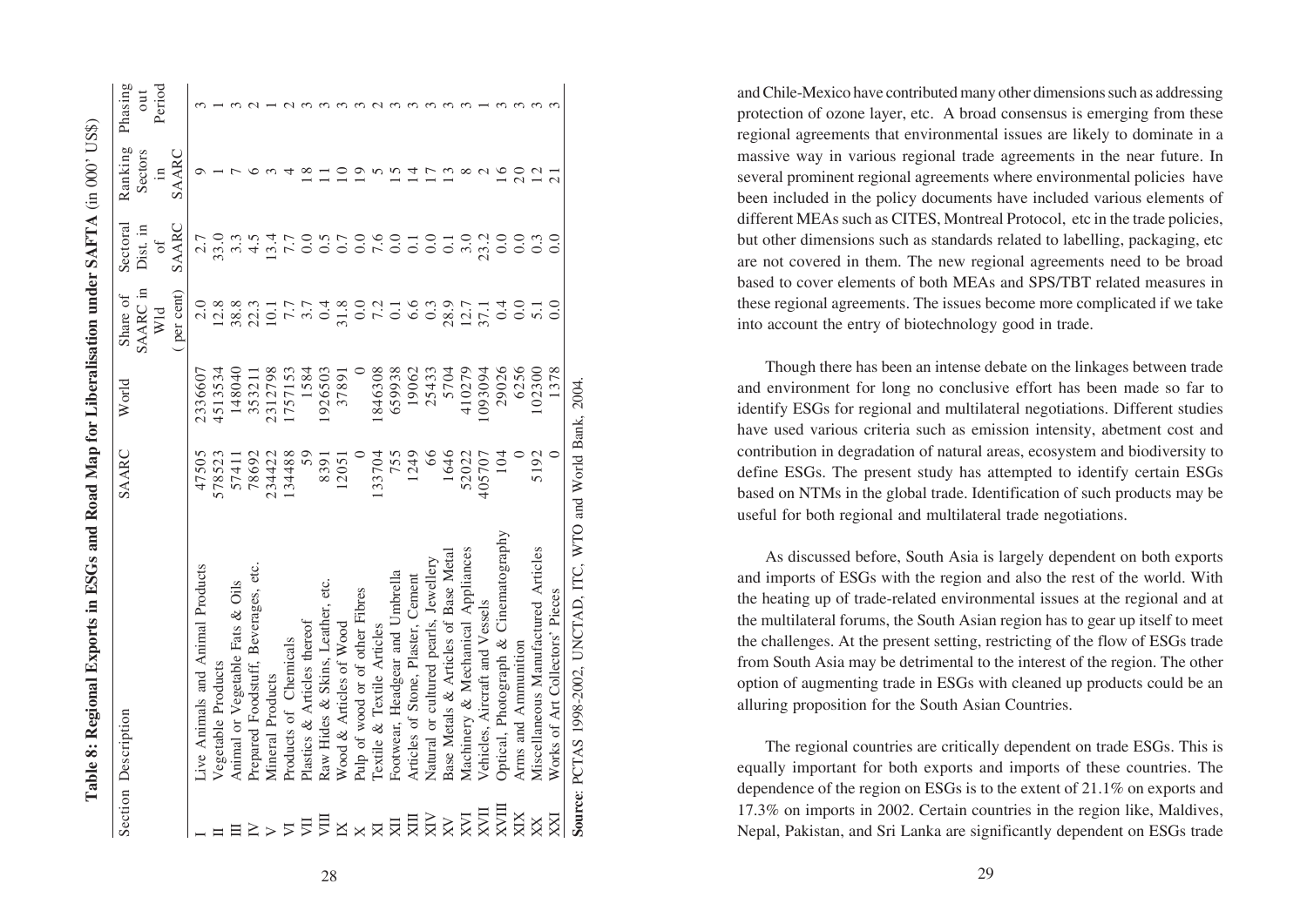both for exports and imports. Moreover India's exports are also largely dependent on ESGs exports.

The region's intra-regional trade in ESGs is almost double that of all trade. The Intra-regional export in ESGs was 9.1 per cent and figure for import was 10.8 per cent in 2002. High intra-regional trade in ESGs may be due to the liberalization process under SAPTA. Our re-examination SAPTA Schedules indicates that the South Asia has liberalized 3612 actually traded products in the first three Rounds of SAPTA at 6-digit HS in 2002. From the total number of concessional products under SAPTA, 653 products are falling in the basket of ESGs. The results show that trade liberalization under SAPTA in ESGs is rather more equitable than the over all trade. While India and Sri Lanka received better market access in ESGs in the First Round, Maldives and Pakistan received similar market access in the Second Round. In the third Round, remaining Members of SAARC countries have got wide market opening in the region.

Trade liberalization under SAFTA is to commence from the early 2006, and it will be more pronounced than the SAPTA process. The region has not made adequate preparation for the new phase of trade liberalization. If the region does not gear up to make SAFTA successful, there are possibilities that individual members may choose alternative path of regionalism. In that situation the interest of South Asia is likely to be hampered. There is tremendous scope for trade within the region in ESGs. Nearly 78 per cent of trade in ESGs is not liberalized under SAPTA. If three important sectors namely animal products, minerals and vehicles (including vessels, etc) could be liberalized under SAFTA, nearly 70 percent of the ESGs sector could be liberalized. It is in the interest of the region to liberalize these sectors in the first phase of trade liberalization under SAFTA.

#### **Endnotes**

- Chaturvedi, 2003.
- <sup>2</sup> Audley 2003
- <sup>3</sup> Audley 2003
- <sup>4</sup> BRIDGES Weekly Trade News Digest, November 19, 2003
- <sup>5</sup> Ouiroga and Ozuna, 1991.
- <sup>6</sup> Quiroga and Ozuna, 1991
- **KIEP 2003**
- <sup>8</sup> GOI 2003
- Nowell, 2000.
- <sup>10</sup> See website of Carnegie Foundation (www.carnegieendowment.org)
- $11$  ibid
- <sup>12</sup> Mohanty, 2002 and Chaturvedi, 2001
- <sup>13</sup> Mani and Wheeler, 1997
- $14$  World Bank, 1998
- $^{15}$  Chaturvedi, 2005
- <sup>16</sup> The UNCTAD database (TRAINS, 2001) provides list of products subject to different environmental and health related Non-Tariff Measures (NTMs) for selected countries. These country-specific lists do not support production-based products as the basis of imposing NTMs.
- <sup>17</sup> Recommendations adopted at the Fourth International Plant Tissue Culture Conference, 2001, Dhaka
- <sup>18</sup> Chaturvedi, 1997.
- $19$  Perera A.L.T., 2003
- $20$  UNDP, 2002.
- <sup>21</sup> Dupka, Kumbu and Yaganagi, Medon, 2002
- <sup>22</sup> Though, we have noticed from domestic exporters that most of the countries in the developed world impose large number of NTMs than what they report to UNCTAD. By the way of not reporting about the domestic NTMs, several developed countries have concealed information about NTMs in their countries despite the fact that they use them frequently for protecting their domestic markets.
- <sup>23</sup> Figures in the parenthesis refer to UNCTAD NTM codes.
- $24$  In some cases where offers are made at a higher level of disaggregation than 6-digit HS, suitable adjustments are made to a ccommodate such variations.
- <sup>25</sup> Mayer, Butkevicius, Kadri and Pizarro (2003), Mayer and Wood (2001) and UNCTAD (1996)
- $26$  Mohanty, 2003
- <sup>27</sup> In this Table 1, the size of external trade of Bangladesh and Pakistan is shown very small because disaggregated database at 6-digit HS level was not reported by the UNCTAD. There possibilities of error while collecting information on these countries from around 150 countries.
- <sup>28</sup> The shares of Pakistan and Bangladesh in the regional trade may due to some methodological problems which are discussed in methodology section.
- $29$  Mohanty, 2003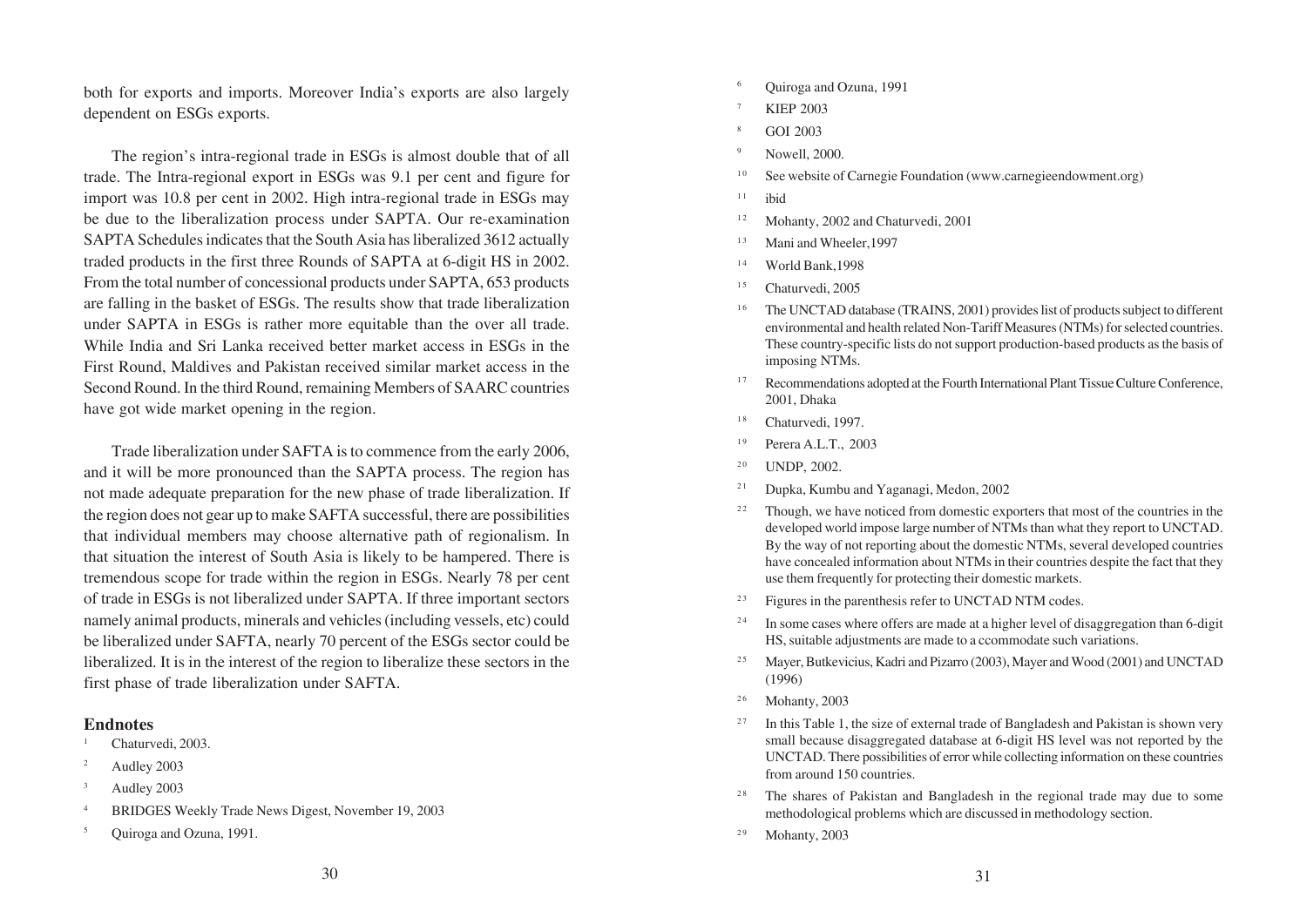- <sup>30</sup> Bangladesh trade policy dialogue within the country is seriously influenced by trade imbalance issue with India. Bangladesh is highly optimist about the gains from the bilateral trading arrangement. But it is not yet sure about the appropriate approach to be adopted in this regard. One dominant argument is that Bangladesh should try FTAs with small countries so that the country can gain experience to deal with large countries in the region. Another line of argument is that it is too much time consuming if first approach is adopted first before dealing with larger countries in the region. Possibly the country may miss the bus while trying with various alternatives. Therefore it is suggested that Bangladesh should try with larger countries with the region to maximize its gains from the regional process.
- <sup>31</sup> India engaged with the regional process with the signing of the Bangkok Agreement in 1975.
- $32$  Mohanty (2005)

# **References**

- Audley John, 2003, 'The Art of the Possible: Environment in the Free Trade Area of the Americas', *Issue Brief*, Carnegie Endowment for International Peace, November.
- Chaturvedi, Sahcin, 2005, 'Dynamics of Biotechnology Research and Industry in India: Statistics, Perspectives and Key Policy Issues', *OECD STI Working Papers Series No. 6.* Directorate for Science, Technology and Industry.
- Chaturvedi, Sahcin, 2003, 'Environment Issues in Free Trade Agreements in Asia and the Post-Cancun Challenges: Issues and Policy Options', *RIS Discussion Paper # 67.*
- Chaturvedi, Sahcin, 2003, 'Biotechnology in South Asia: Issues, Concerns and Opportunities', *RIS Discussion Paper # 68.*
- Chaturvedi, S. and Nagpal, G. 2001. " Product standards and trade in environmentally sensitive goods: A study of south asian experience" *RIS Discussion Paper* #22.
- Chaturvedi, Sachin, 1997, 'Biosafety Policy and Implications in India', *Biotechnology and Development Monitor*, No. 30, March.
- Department of Biotechnology, Annual Report, various years.
- Dupka, Kumbu and Yaganagi, Medon, 2002, 'Bhutan: Risk assessment and Management', paper submitted at Asia Regional Workshop on Risk Assessment and Risk Management to Implement the Cartagena Protocol, in New Del India, 22-24 May.
- Government of India (2003) framework Agreement for Establishing Free Trade area between the Republic of India and the kingdom of Thailand, Ministry of External Affairs, October.
- Jha Veena, Anil Markandya, Rene Vossenaar, 1999, "Reconciling Trade and the Environment: Lessons from Case Studies in Developing Countries", UK, Edward Elgar.
- KIEP, 2003. Full Text of China, Japan, South Korea ASEAN Declaration on Cooperation, October 7. Also available on www.kiep.go.kr
- Lall, S. 2000, 'The Technological Structure and Performance of Developing Country Manufactured Exports', 1985-1998, Working Paper Number 44, Queen Elizabeth House, Oxford University.
- Letchumanan, R. 1998, 'Trade, Environment and Competitiveness: Testing the 'pollution haven' Hypothesis from Technology Perceptive', *UNU Working Paper* No. 43.
- Low, P. and A. Yeats, 1992, 'Do "Dirty" Migrate?', in International Trade and the Environment, Patrick Low (ed.), World Bank Discussion Paper No 159, World Bank.
- Lucas, R.E.B., D. Wheeler and H. Hettige, 1992, 'Economic Development, Environmental Regulation and the International Migration of Toxic Industrial Pollution:1960-1988', in International Trade and the Environment, Patrick Low (ed.), World Bank Discussion Paper No 159, World Bank.
- Mani, Muthukumara, and David Wheeler, 1999, "In Search of Pollution Havens? DirtyIndustry in the World Economy." Trade, Global Policy, and the Environment. PerFrederiksson (ed). (Washington: World Bank).
- Mayer, J., A. Butkevicius, A. Kadri and J. Pizarro 2003, 'Dynamic products in world exports', *Review of World Economics*, Vol. 139, No. 4, pp. 762–795.
- Mayer, J. and A. Wood, 2001, 'South Asia's export performance in comparative perspective', *Oxford Development Studies*, Vol. 29, No. 1, pp. 5–29.
- Mohanty, S K, 2005a, "How Green is Developing Countries' Exports to Support Sustainable Development? Some Evidences from South Asia", Research and Information System for Developing countries, New Delhi (Forthcoming)
- Mohanty, S K, 2005b, 'Is South Asian Economic Cooperation Sustainable?: Strategy for Meaningful Transition from SAPTA to SAFTA', Presented in the Eighth GTAP Conference held in Lübeck, 9 - 11 June, Germany.
- Mohanty S.K. 2003, 'Regional Trade Liberalisation under SAPTA and India's Trade Linkages with South Asia: An Empirical Assessment', paper presented in 'the Expert Group Meeting on Regional Trading Agreements in Asia and Pacific' for the UNESCAP, 30-31 January, Bangkok.
- Mohanty, S.K. and T.R. Manoharan, 2002, 'Analysis of Environment related Non-Tariff Measures in the European Union: Implications of South Asian Exports', *RIS Discussion Paper* No.38, RIS, New Delhi.

Nowell, K. 2000, 'Far from a Cure: The Tiger Trade Revisited', TRAFFIC International.

- Perera A.L.T., 2003, 'Sri Lanka: Risk Assessment and Management', IUCN, Sri Lanka.
- Polaski, Sandra, 2003, 'Serious Flaw in U.S.-Singapore Trade Agreement Must be Addressed', *Issue Brief,* Carnegie Endowment for International Peace, April.
- Quiroga, R.G., and Teofilo, Ozuna, 1991. 'The U.S.-Mexico Free Trade Agreement: Natural Resource and Environmental Issues', *TAMRC International Market Research Report No. IM-8-91*.
- RIS, 2004, 'South Asia Development and Cooperation Report', Research and Information System for Developing Countries.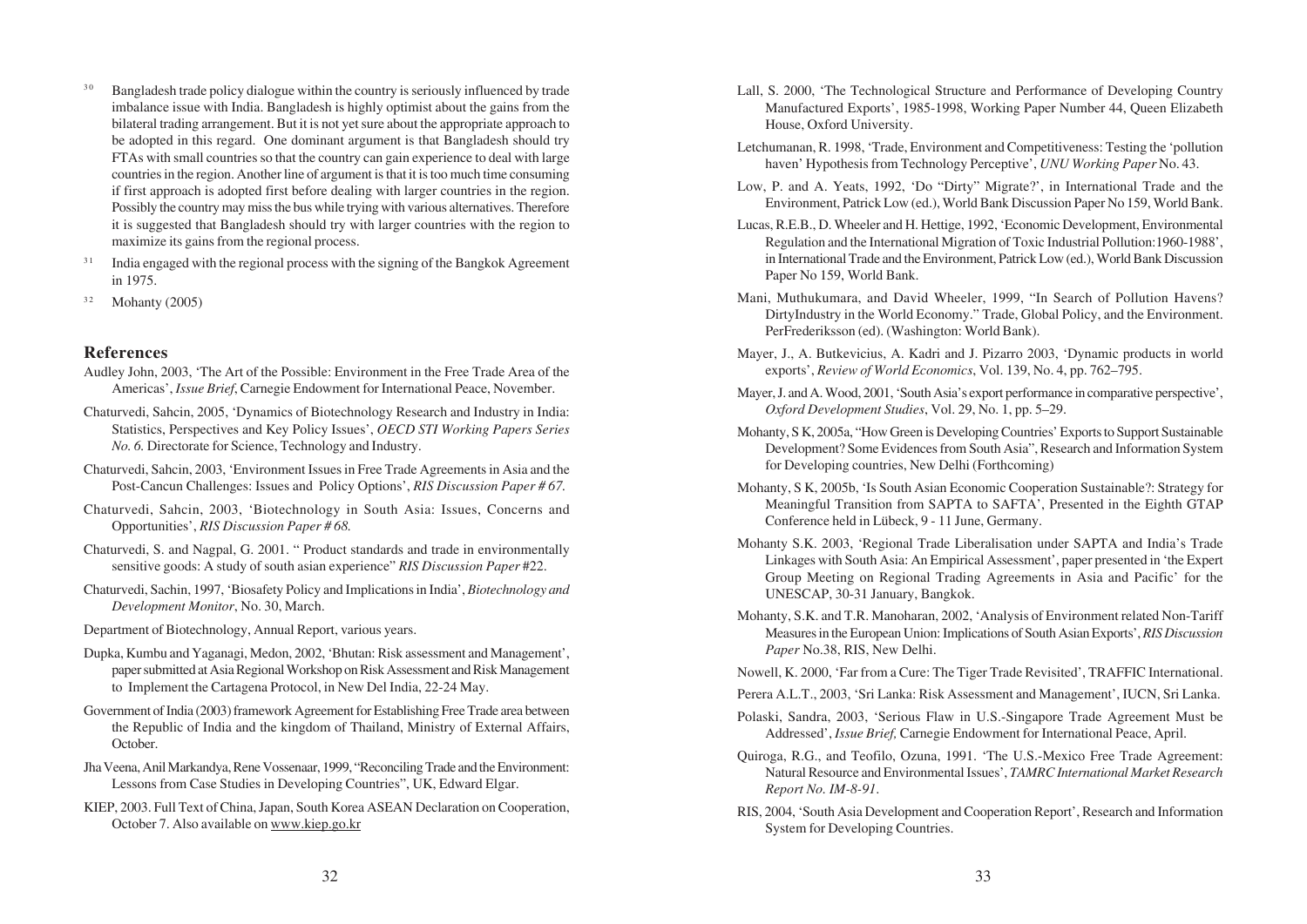- Scholz, Imme, 1996, "Foreign Trade and the Environment: Experiences in three Chilean Export Sectors", Cepal Review 58, pp. 129-144, April.
- Tobey, James 1990, "The Effects of Domestic Environmental Policies on Pattern of Trade: An Empirical Test", *Kyklos*, vol. 43, 191-209.
- TRAINS, 2001, '**Tr***ade* **A***nalysis and* **In***formation* **S***ystem',* UNCTAD, Geneva.
- UNCTAD 1996, *Trade and Development Report*, N York, United Nations.
- UNDP 2002, 'Bhutan Develops a National Biodiversity Conservation Strategy', October.
- World Bank, 1998, World Development Report 1998-99, New York. Oxford University Press.

#### **RIS Discussion Papers**

*Available at* http://www.ris.org.in/risdiscussion\_papers.html

- DP#101-2005 *Emergence of China and India in the new Millennium: Will it facilitate Market Access for LDCs and Developing Countries?* by S. K. Mohanty and Sachin Chaturvedi
- DP#100-2005 *Towards a Broader Asian Community: Agenda for the East Asia Summit* by Nagesh Kumar
- DP#99-2005 *Biosafety Protocol, International Trade and Agricultural Biotechnology: Policy Inferences for India* by Sachin Chaturvedi and Lian Chawii
- DP#98-2005 *The WTO Negotiations on Industrial Tariffs: What is at Stake for Developing Countries?* by Yilmaz Akyüz
- DP#97-2005 *Non-tariff Barriers Affecting India's Exports* by Rajesh Mehta
- DP#96-2005 *Advancing the ASEAN-India Partnership in the New Millennium* by Ong Keng Yong
- DP#95-2005 *The Search for Regional Architecture: The Role of ASEAN as Strange Attractor* by Djisman S. Simanjuntak
- DP#94-2005 *India-Central Asia Economic Relations: A Report of RIS/CII Seminar*
- DP#93-2005 *Asian Energy Outlook to 2020: Trends, Patterns and Imperatives of Regional Cooperation* by Kokichi Ito, Li Zhidong and Ryoichi Komiyama
- DP#92-2005 *Regional Trade and Investment Architecture in Asia-Pacific: Emerging Trends and Imperatives* by Tiziana Bonapace
- DP#91-2005 *India-East Asia Integration: A Win-Win for Asia* by Mukul G. Asher and Rahul Sen
- DP#90-2005 Strategic Relevance of Asian Economic Integration by Eric Teo Chu Cheow
- DP#89-2005 *China's Role in the Asian Economic Unification Process* by Yao Chao Cheng
- DP#88-2005 *Strategic Approach to Strengthening the International Competitiveness in Knowledge Based Industries: Electronics Industry* by K. J. Joseph
- DP#87-2004 *Regional Cooperation for Poverty Alleviation and Food Security in South Asia* by Sachin Chaturvedi
- DP#86-2004 *Towards a Free Trade Area in South Asia: Charting A Feasible Course for Trade Liberalisation with Reference to India's Role* by Indra Nath Mukherji